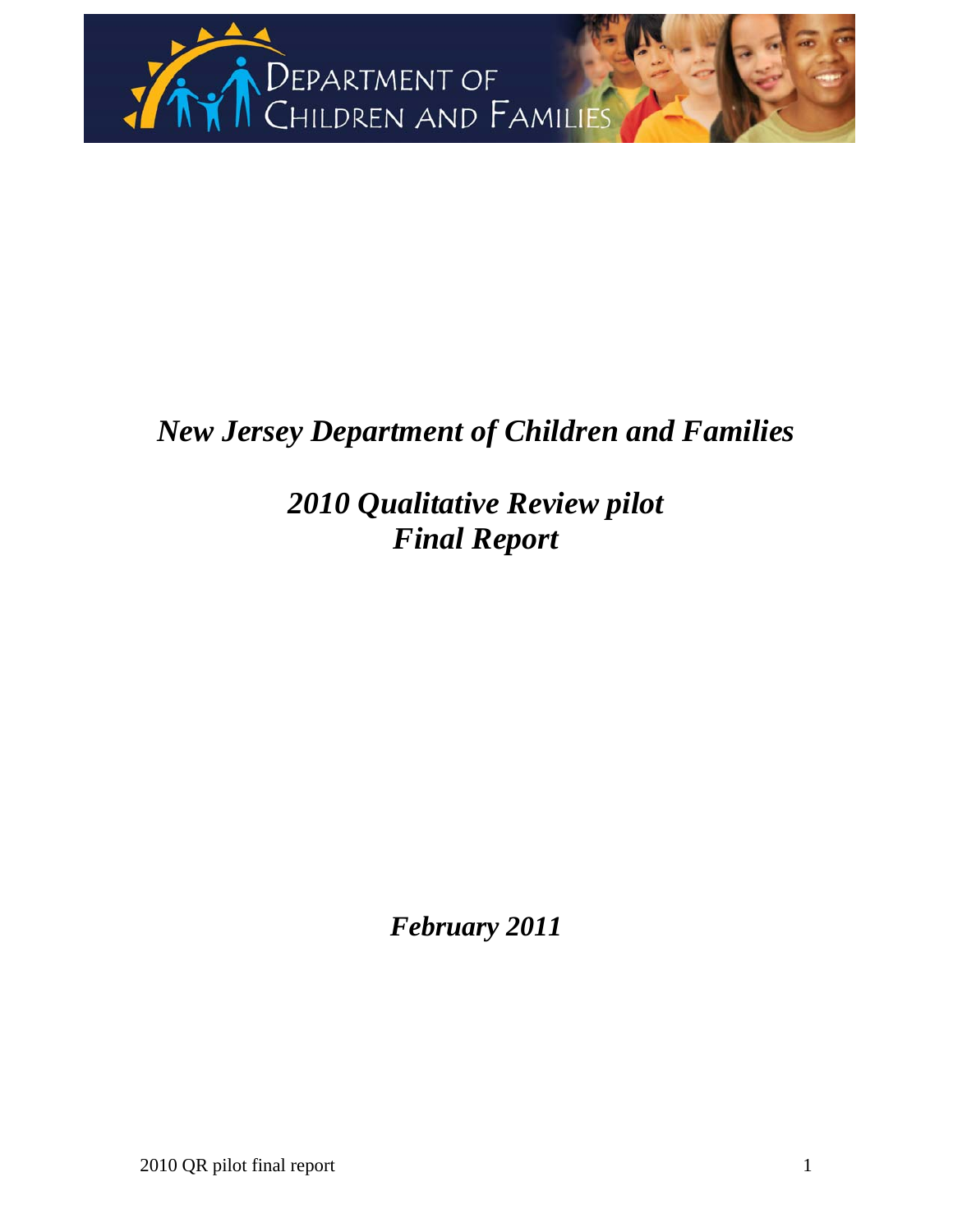#### **I. Introduction**

In 2010, New Jersey embarked upon an ambitious plan to pilot a revised Qualitative Review (QR) process. The nine counties reviewed throughout 2010 provided New Jersey baseline data for the Child and Family Services Review (CFSR) Program Improvement Plan (PIP) and as well as providing an internal process for addressing areas of reporting and compliance for the Modified Settlement Agreement (MSA). During 2010, a total of nine counties (Bergen, Burlington, Camden, Essex, Gloucester, Hudson, Monmouth, Ocean and Passaic) participated and a total of ninety-five permanency cases were reviewed. Across the state, counties were experiencing multiple changes which impacted the overall culture of the offices participating in reviews. For example, several counties had not yet completed the training related to case practice and were therefore, in varying stages of implementation of elements of case practice like Family Team Meetings. Other counties experienced change in the form of new leadership at the Area and Local Office levels, as well as, change as a result of the restructuring from twelve to ten Area Offices. It is important to note these issues as they may have provided challenges to the on-sight reviewers and also provide a useful context for the results of the QR.

The QR process began with two sessions of training provided through a contract with the Child Welfare Policy and Practice Group (CWPPG). The trainings occurred during February and May of 2010 and over 50 staff from the Division of Youth and Family Services (DYFS), the Department of Children and Families (DCF) and the New Jersey Child Welfare Training Partnership (CWTP) were in attendance. Subsequent to the training, staff from CWPPG led reviews to model the process and continue the development of staff during two county reviews. At year's end, there was approximately forty DYFS staff that participated in at least one review and are seen as on-going resources for future QRs. In continued efforts to increase the cadre of experienced reviewers, the CWPPG offered an additional training session in February of 2011 which was co-trained with trainers from CWTP in order to build New Jersey capacity and eliminate the need for consultant trainers. Future QR trainings will be trained by the CWTP. The training participants included additional DYFS staff, staff from other offices/divisions within the DCF and staff from New Jersey's provider community.

In developing this summary report for the 2010 QR pilot, it is important that DCF be clear about the intention and goal of the report. The QR process provides such rich and detailed information that it would not be reasonable to attempt to dig too deeply into the nuances of every finding in every case; rather, the report will provide broad trends present in several counties. The report will identify areas of strength overall and provide examples to support such determination. Additionally, the report will indicate where there are clear areas needing improvement (ANI) and will identify steps taken on a statewide level to address them. In nearly every instance, the ANI was not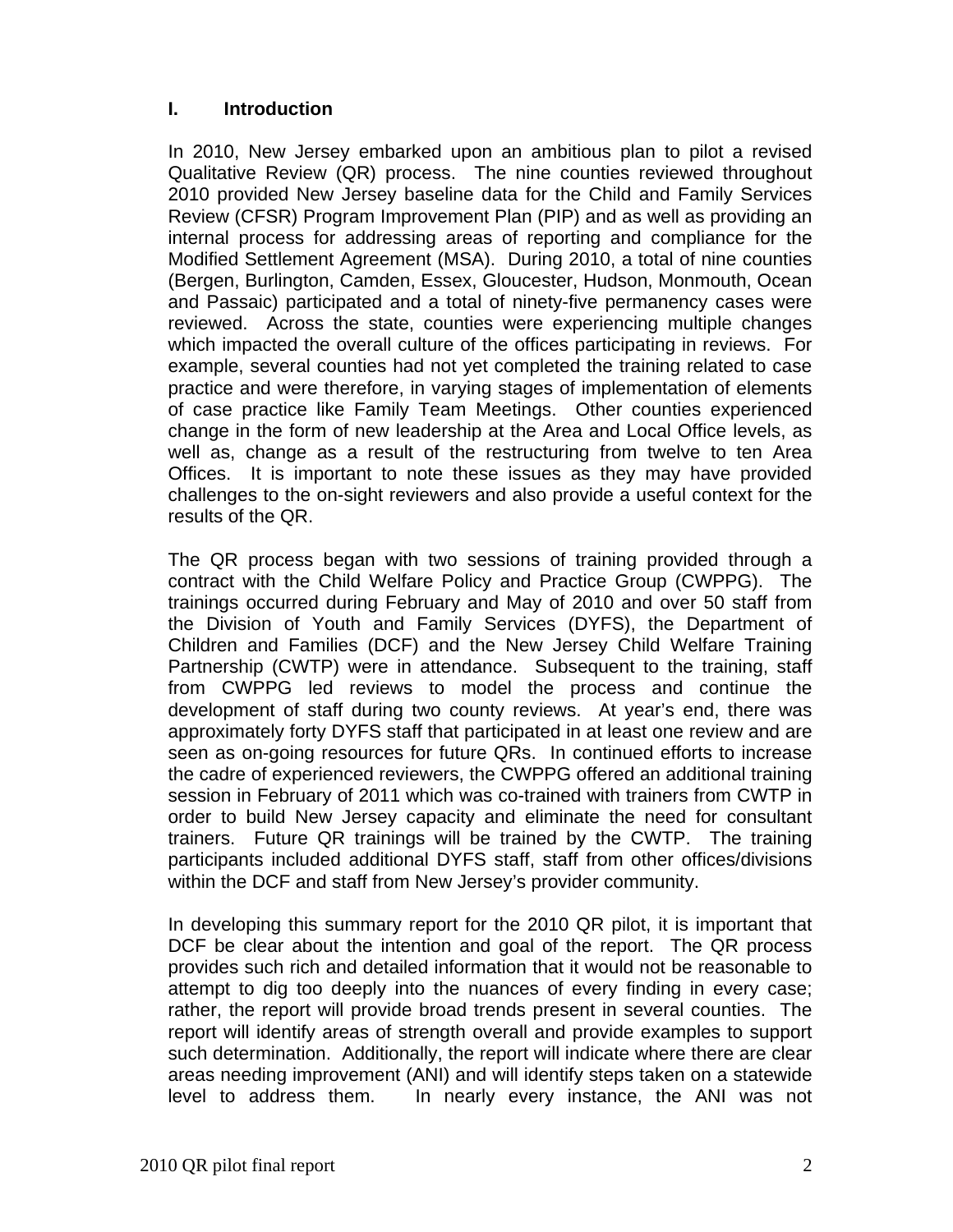unanticipated. However, the root causes for the ANI often varied by county. It is here that the QR process was particularly useful and where the Area Offices and county leadership are now able to drill down further through the development of their county specific Program Improvement Plans (PIP).

Therefore, the report aims to summarize areas of strength and ANI from the reviews completed thus far. Due to the limited sample size, the trends cannot be generalized absolutely to all areas of the state. However, as previously noted, the themes that surface appear to confirm existing trends for areas requiring further attention statewide.

The report focuses solely on the in-home and out-of-home cases and intentionally does not apply the strengths and ANI model of assessment to the investigation cases.

Attached to this report are the summary data compiled from the nine qualitative reviews.

- Attachment 1 is the statewide averages for all cases in the sample for the entire year.
- Attachment 2 is the individual summary page for each of the nine counties reviewed.
- Attachment 3 is the summary page for demographic information for all of the cases in the sample.

#### **II. Overall Trends**

The results of the QR in the first nine counties reveal both strengths and areas of need (ANI) that remain consistent with other assessments of the Division of Youth and Family Services (DYFS). In other words, many of the rating of the indicators suggest larger systemic issues impacting an individual counties' performance. Since it is the role of the Office of Continuous Quality Improvement to identify the more global issues and assist counties in addressing them and linking them to other statewide initiatives, the report will highlight areas where work is already underway.

For the purpose of the summary report, strengths are identified as those indicators where 70% or more of the reviewed cases were deemed acceptable.<sup>1</sup> Examples from the county reviews will be used to support the comments for each indicator discussed. The examples, while useful to illustrate possible issues, should not be assumed to be uniform across all reviewed counties.

#### **Child and Family Status Indicators**

<sup>1</sup>  $1$  Baseline data is still being collected to identify benchmarks for the purpose of the Child and Family Services Review (CFSR) Program Improvement Plan (PIP).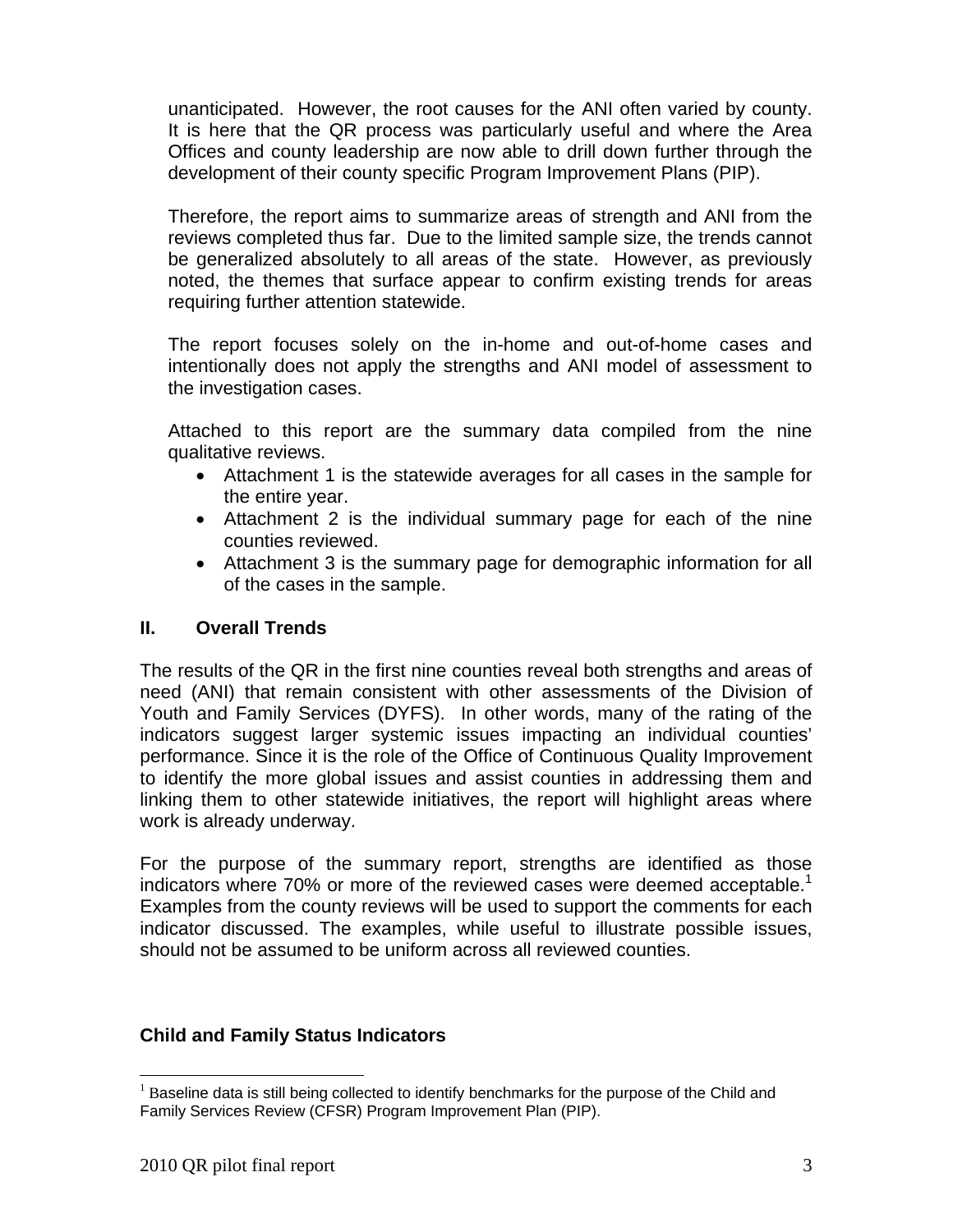There are eight Child and Family Status indicators used in the QR process. Each indicator addresses a specific area(s) using specific criterion. Overall, DCF is pleased to note that for the Child and Family Status Indicators, raters noted that 96% of reviewed cases received an acceptable overall rating. While each case reviewed may have had areas which required attention or improvement, it is a positive outcome to have the overall rating as acceptable.

Among the Child and Family Status Indicators<sup>2</sup>, those with the highest percentage of acceptable cases were both safety indicators, *Safety at Home and Safety in Other Settings, Stability in School, Living Arrangement, Physical Health of the Child, Emotional Well-Being, and Learning Development*. Since these indicators are at the core of the mission of DYFS; keeping children safe, stable and ensuring their well-being, their importance cannot be understated.

The following table illustrates, by county, the percentage of cases scored as acceptable for *Safety at Home.* Of the 95 cases reviewed, 94 were rated as safe, giving this indicator a 99% strength rating.



#### **NJ DCF 2010 Qualitative Review pilot: Safety at Home**

The one child that was assessed as not being safe at home during this review period was a child in runaway status as a result of resistance in attending a court-ordered in patient substance abuse treatment program. Overall, for all

 $\overline{a}$ 

 $2$  Italics note the child and family status indicators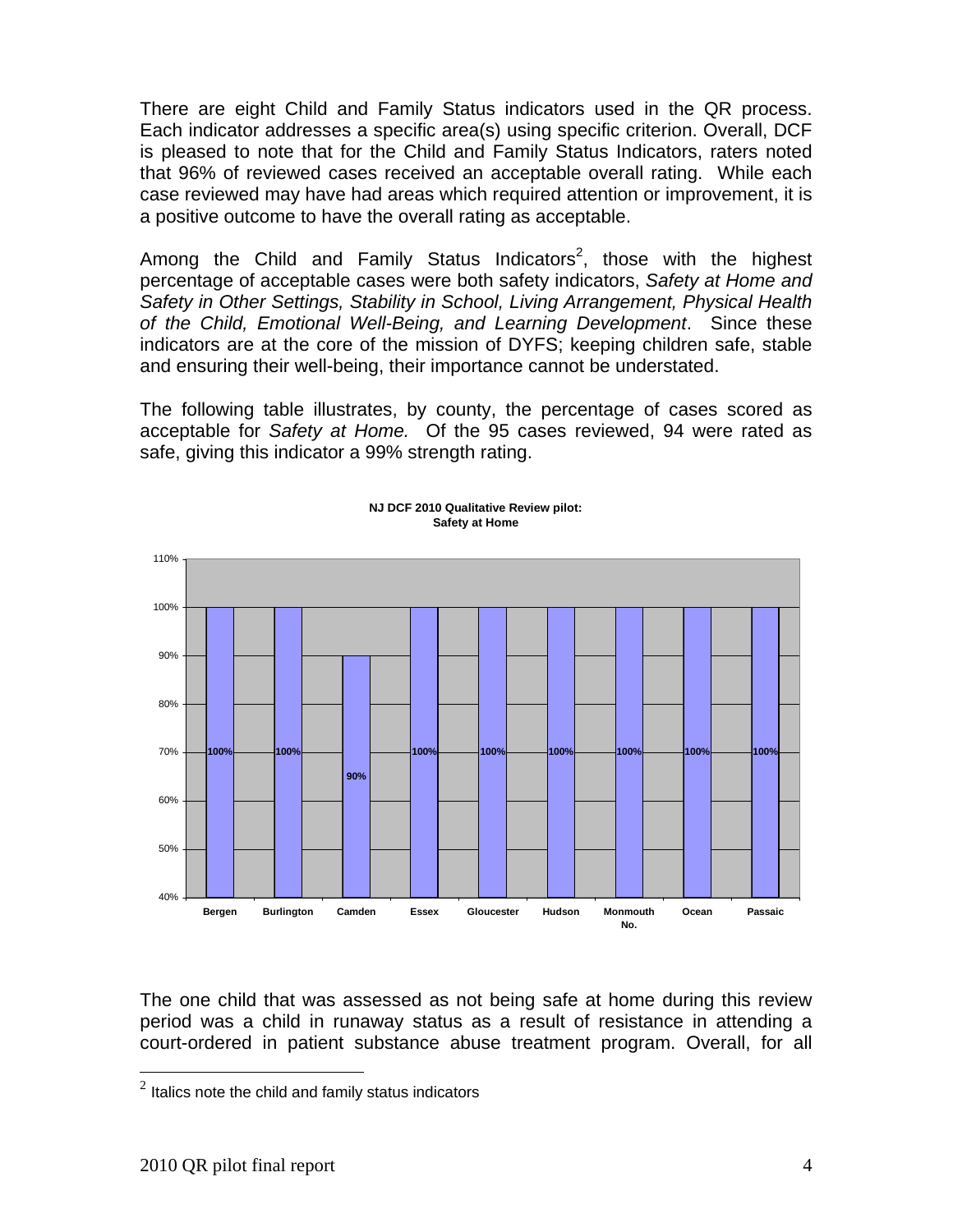safety indicators, the reviewers noted that safety was a clear strength and that any risk, if present, was attended to appropriately. Notably, there were no cases flagged in any review that required immediate attention.

Additionally, all 9 reviews indicated that children assessed resided in stable *living arrangements* and there was *stability in the home and in the school/community* with an average of an 81% strength rating for both items.

The following table illustrates, by county, the number of cases scored as acceptable for *Stability at Home*. Of the 95 cases reviewed, 74 were rated as stable, giving this indicator an overall strength rating of 78%.



**NJ DCF 2010 Qualitative Review pilot: Stability at Home**

Children were experiencing fewer moves while in out of home placement and when moves were necessary they were noted as being in the best interest of the child. Caregivers were noted to have been well matched to the child's needs and able to address issues as they were raised. Many children in the review were found to be achieving stability through consistent caregivers for whom they had resided with since their time of placement and through consistency in attendance at their 'home' school even after a placement had occurred. Additionally, the reviewers noted that the caregivers' commitment to the child was evident and supports were in place to assist with on going stability when needed.

In counties where stability was noted as a need, reviewers indicated that further work needed to be done to address issues including; educational stability (multiple schools during short period of time) and multiple moves with biological parent. It is clear that more work to ensure that children are able to remain in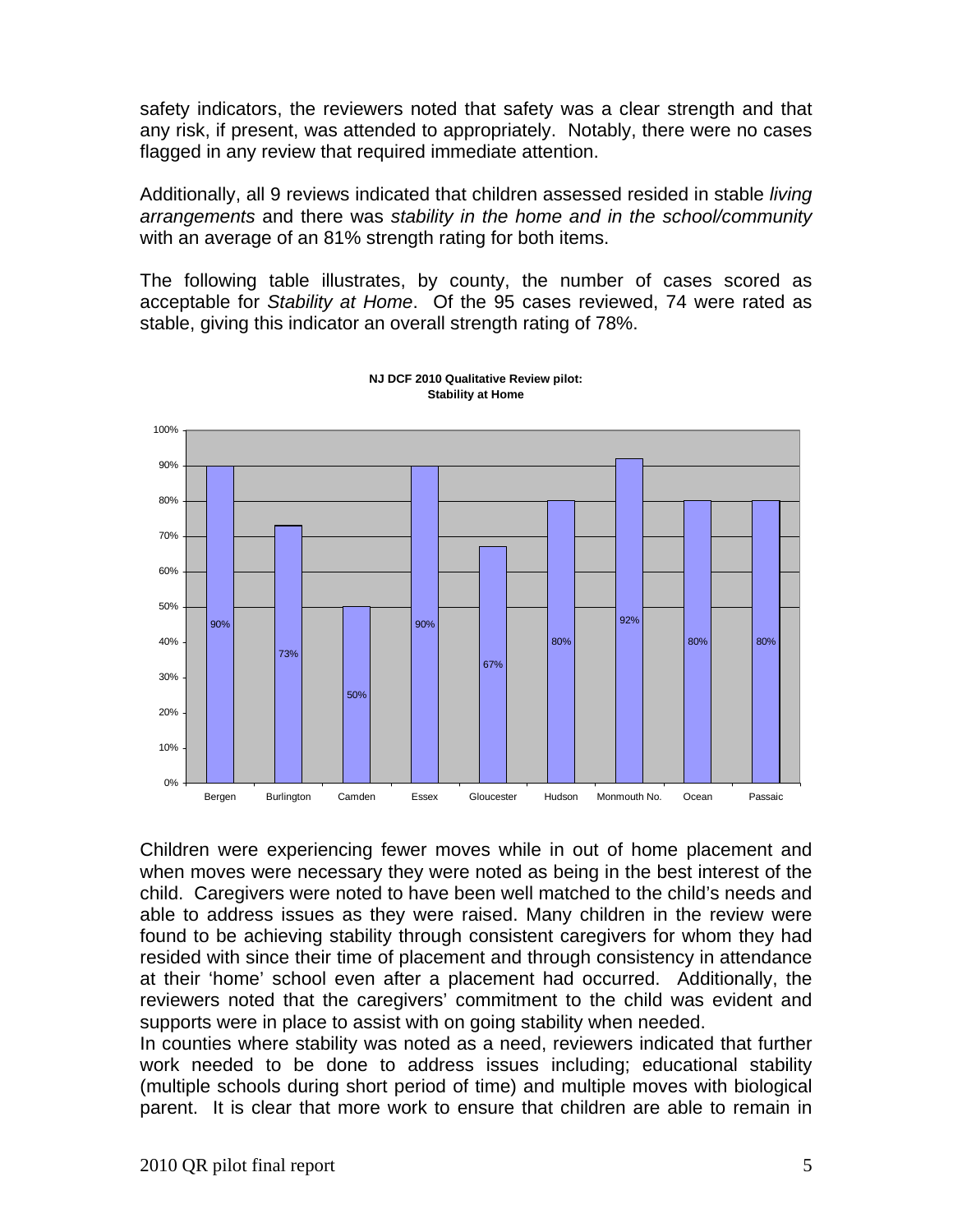their 'home' school is needed. In cases reviewed where children were able to achieve consistency in their school setting, the child appeared to progress toward reasonable educational goals.

The following table illustrates, by county, the number of cases scored as acceptable for *Stability in School*. Of the 95 cases reviewed, this indicator was only applicable to 75 cases. Of the 75 cases scored, 63 were rated as stable, giving this indicator an overall strength rating of 84%.



**NJ DCF 2010 Qualitative Review pilot: Stability in School**

The review indicated that *Physical Health* of children was a strength in all nine counties with 98% of reviewed cases being deemed acceptable. Reviewers noted that children received routine healthcare services; including immunizations, regular follow ups and regular dental care. In instances where needs were identified, reviewers noted that follow up visits had occurred to ensure the medical issue was resolved or on-going care was appropriate. The Child Health Units in the Local Offices were noted as appropriately involved and communication between all parties was occurring regularly.

The following table illustrates, by county, the number of cases scored as acceptable for *Physical Health of the Child*. Of the 95 cases reviewed, 93 were rated as acceptable, giving this indicator an overall strength rating of 98%.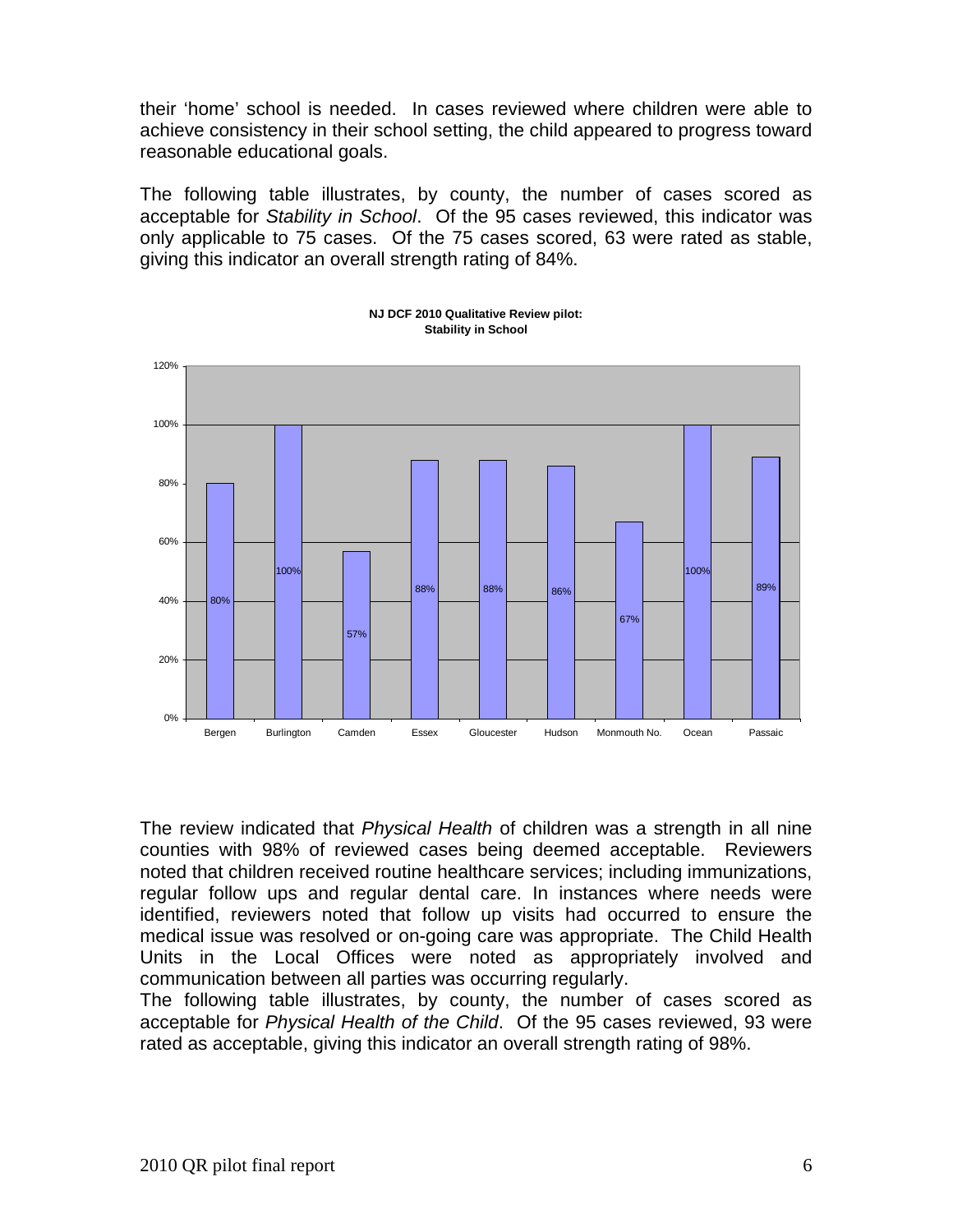#### **NJ DCF 2010 Qualitative Review pilot: Physical Health of Child**



The results of the review also indicated that the agency demonstrated an acceptable level of care for the indicators of *Emotional Well-being and Learning and Development* needs of the target children in the review. *Emotional Well-Being* was rated acceptable in 87% of cases reviewed. Children were receiving appropriate therapy services and were assessed as interacting appropriately with peers or in social situations.

The *Learning and Development* needs of all children were rated as acceptable in 92% of cases reviewed. Reviewers noted that younger children appeared to be developing appropriately and achieving milestones on target while school aged children were progressing in school and had specialized services (i.e. Individualized Educational Plans or tutoring) when appropriate.

There was only one indicator noted as an Area of Need (those indicators for which less than 70% of cases overall were acceptable) within the Child and Family Status Indicators. Unfortunately, *Progress toward Permanency* was acceptable in only 64 of the 95 cases reviewed or 67%.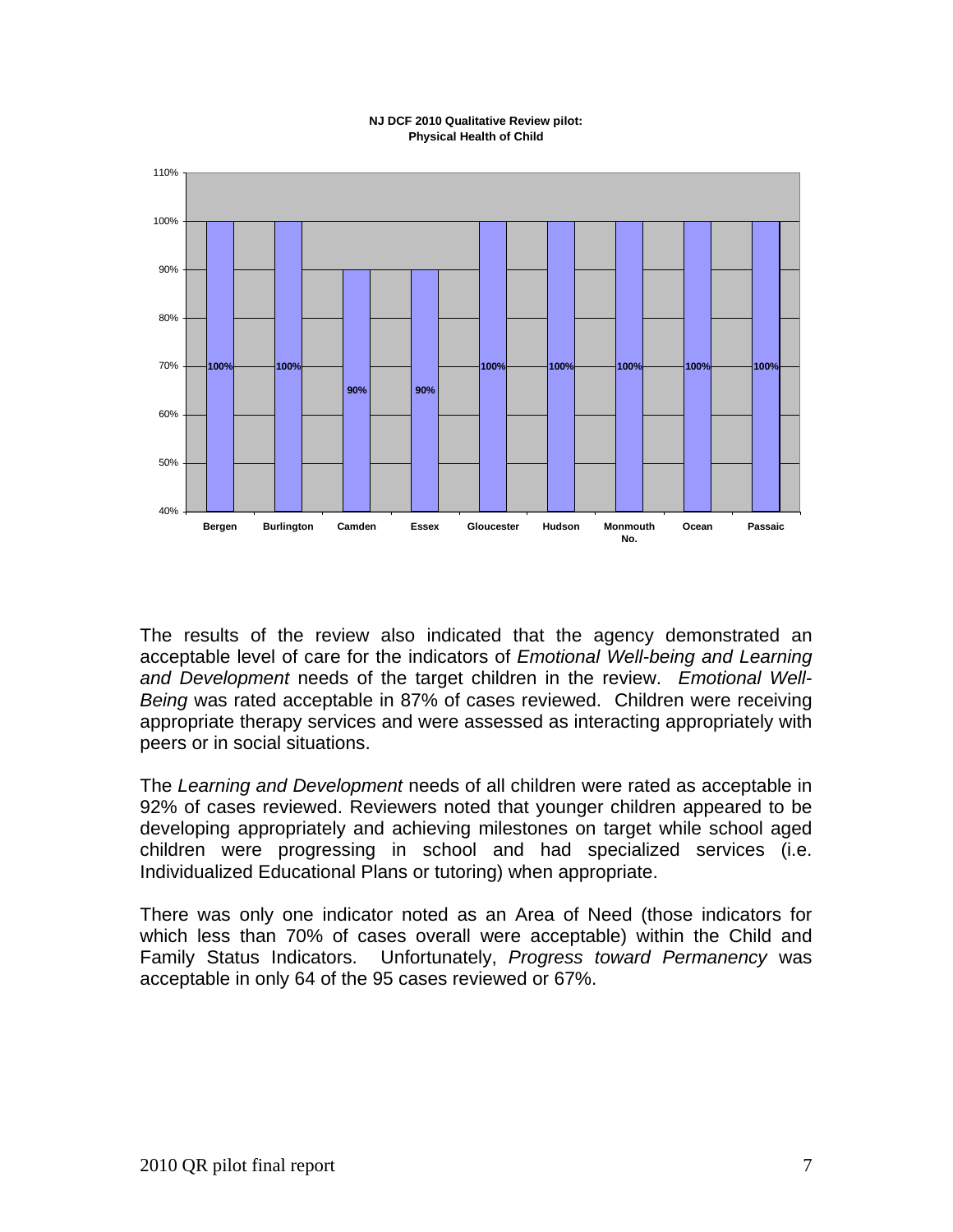#### **NJ DCF 2010 Qualitative Review pilot: Progress Toward Permanency**



Four out of the nine counties reviewed had less than 70% of their cases rated as acceptable. While the reasons were often specific to each individual case, general themes included legal delays (i.e. challenges with goal changes and Family Court decisions), the inability to achieve a common understanding of the permanency goal and the lack of concurrent plans. Since the Family Court is a critical partner, yet an area of consistent challenge, further work on both a statewide and local level is required.

It is important to note that while the final indicator of *Family Functioning and Resourcefulness* was not an ANI according to the criterion in this report, with 71% of cases reviewed rated as acceptable, it is on the border, and thus warrants additional focus. Five out of the nine counties reviewed had less than 70% of their cases noted as acceptable.

#### **Practice Performance Indicators<sup>3</sup>**

 $\overline{a}$ 

 $3$  Unlike the Child and Family Status Indicators, not all of the indicators will be addressed in this section; rather only the top strengths and top ANI will be discussed in detail.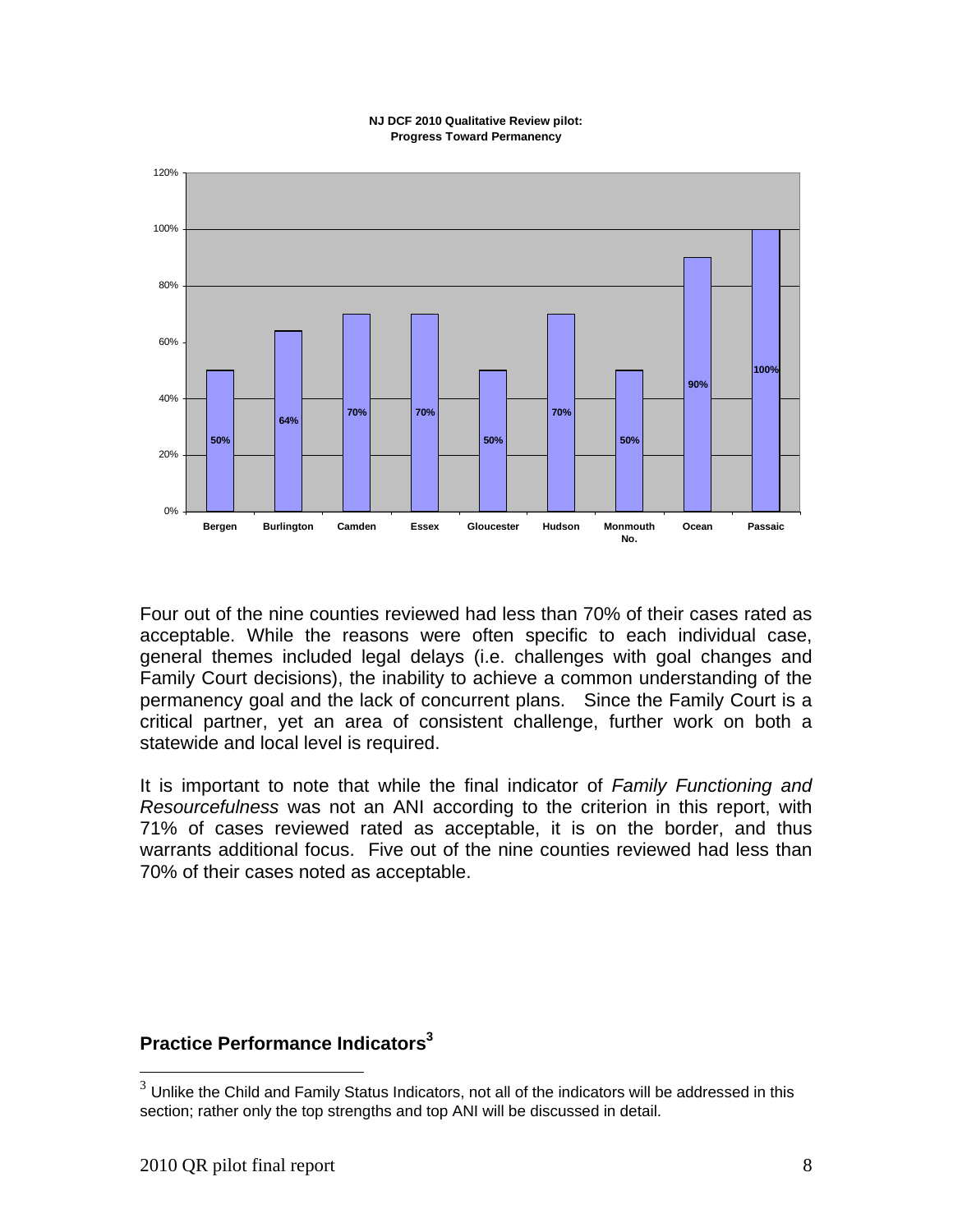It is clear that while the agency has achieved a great deal in fulfilling its mission in providing safe and stable living arrangements and supplying services to children and families to achieve well-being and permanency, there are areas of casework practice that require continued improvement. DCF/ DYFS have already begun to address a number of these areas through case practice training and its subsequent implementation. While all of the counties in the review have been trained on the foundational elements of the Department's case practice model, it is fair to say that in nearly all the counties, full implementation has not yet been achieved. This provides a useful context for examining the results of the Practice Performance Indicators.

The overall rating for Practice Performance in all nine counties was low with only 55% of applicable cases scoring acceptable.

Generally, the strengths for the Practice Performance Indicators include high percentages of acceptable cases in four key areas; the Provision of Health Care Services, Resource Availability, the overall rating for Family and Community Connections and the overall rating for Family Supports.

In 97% of applicable cases, the Provision of Health Care Services was assessed as acceptable. Considering the amount of work, the consistent messaging and the laser focus that the Department has placed on child health care, this is a very notable achievement. All nine counties found this to be an area of strength. Reviews indicated that immunizations were up to date, follow up occurred when indicated and the Child Health Units were often instrumental in tracking medical needs and issues for children in out of home placement.

The Resource Availability Indicator was assessed as acceptable in 73% of applicable cases. In six out of the nine counties, cases were rated as acceptable with reviewers noting that resources were seen as addressing the needs of families, related to the child's specific needs and were flexible and a 'good fit' to the identified needs.

The indicator of Family and Community Connections overall was acceptable in 73% of reviewed cases. Five out of the nine counties were acceptable. Within this category, the connections for the mother and siblings was rated the highest at 71% and 73% respectively. This indicator assessed the consistency and quality of visitation and reviewers noted both when visits were of good quality and when they served to advance the permanency goals. In some instances, it was noted that the agency provided specific supports to encourage visitation for the child.

The overall rating for Family Supports was 70%. Contained within that 70% is the 60 of 64 resource family cases reviewed that received 94% strength rating.

 $\overline{a}$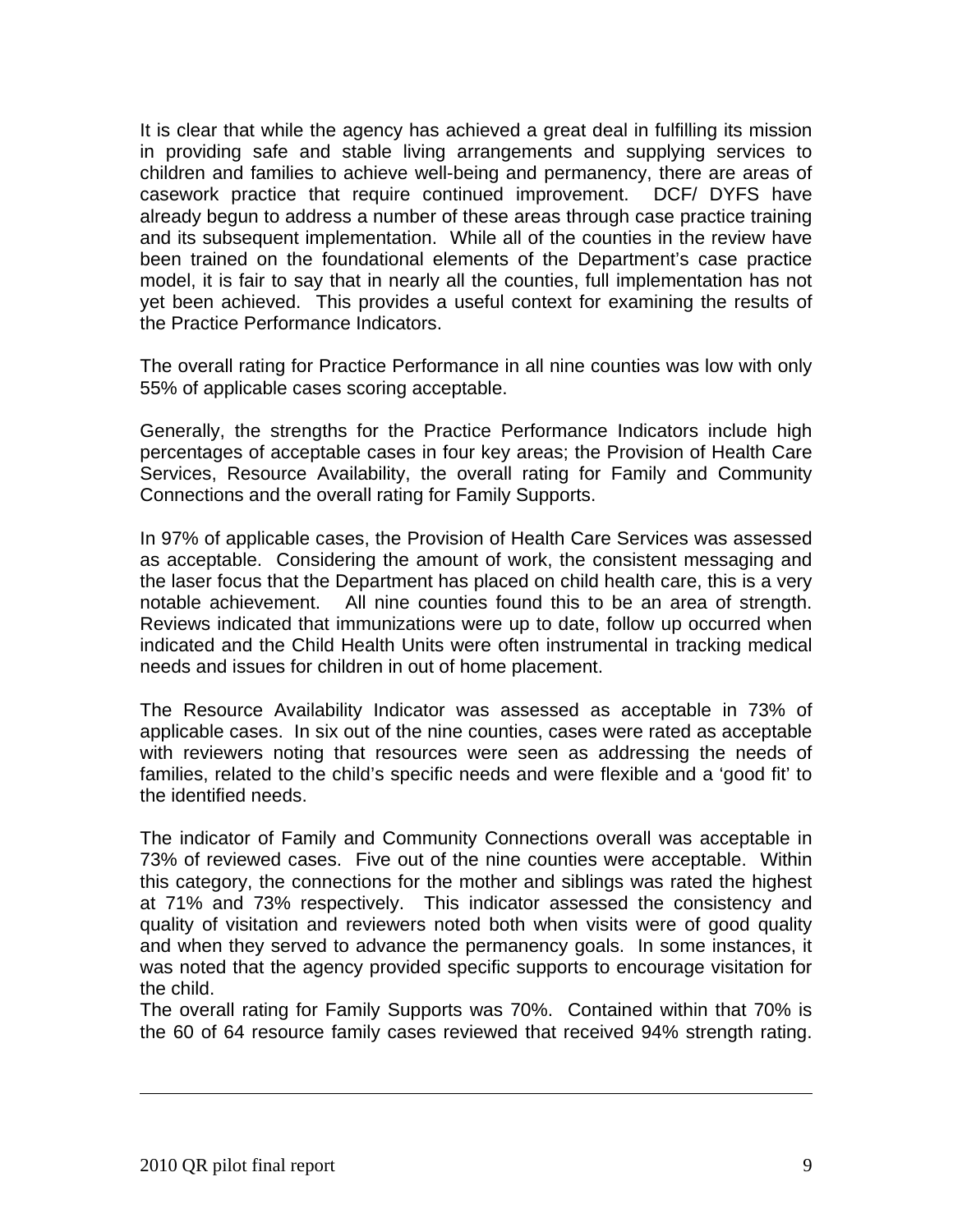For six out of nine counties this was rated as an area of strength and all nine counties noted family supports for resource families as a particular strength.

Conversely, within the Practice Performance Indicators, there were a number of Areas Needing Improvement (ANI) that were highlighted as a result of the nine county reviews, with the most notable of these being *Overall Engagement, Engagement of Parents, Family Teamwork and Case Planning.* Notable because each of these indicators is a core practice element within the Departments case practice model and each has a profound and direct impact on the children and families served by DCF/ DYFS.

The following table illustrates, by county, the number of cases scored as acceptable for the *Overall Engagement* of children, parents and resource families. Of the 95 cases reviewed, this indicator was applicable to 83 cases. Of the 83 cases scored, 50 were rated as acceptable, giving this indicator an overall strength rating of 64%.



#### **NJ DCF 2010 Qualitative Review pilot: Overall Engagement**

As indicated above, the category of overall engagement encompasses the engagement of children, parents and resource families. While overall engagement was under the acceptable threshold set forth by DCF, two of the three categories were in fact identified as a strength; children and resource families, 74% and 78% respectively. With two of the three achieving a strength rating it is apparent then that the reason for the low overall engagement score is the 34% rating received for the engagement of parents. Of the 95 cases reviewed, engagement of parents was applicable to be scored in only 76 cases.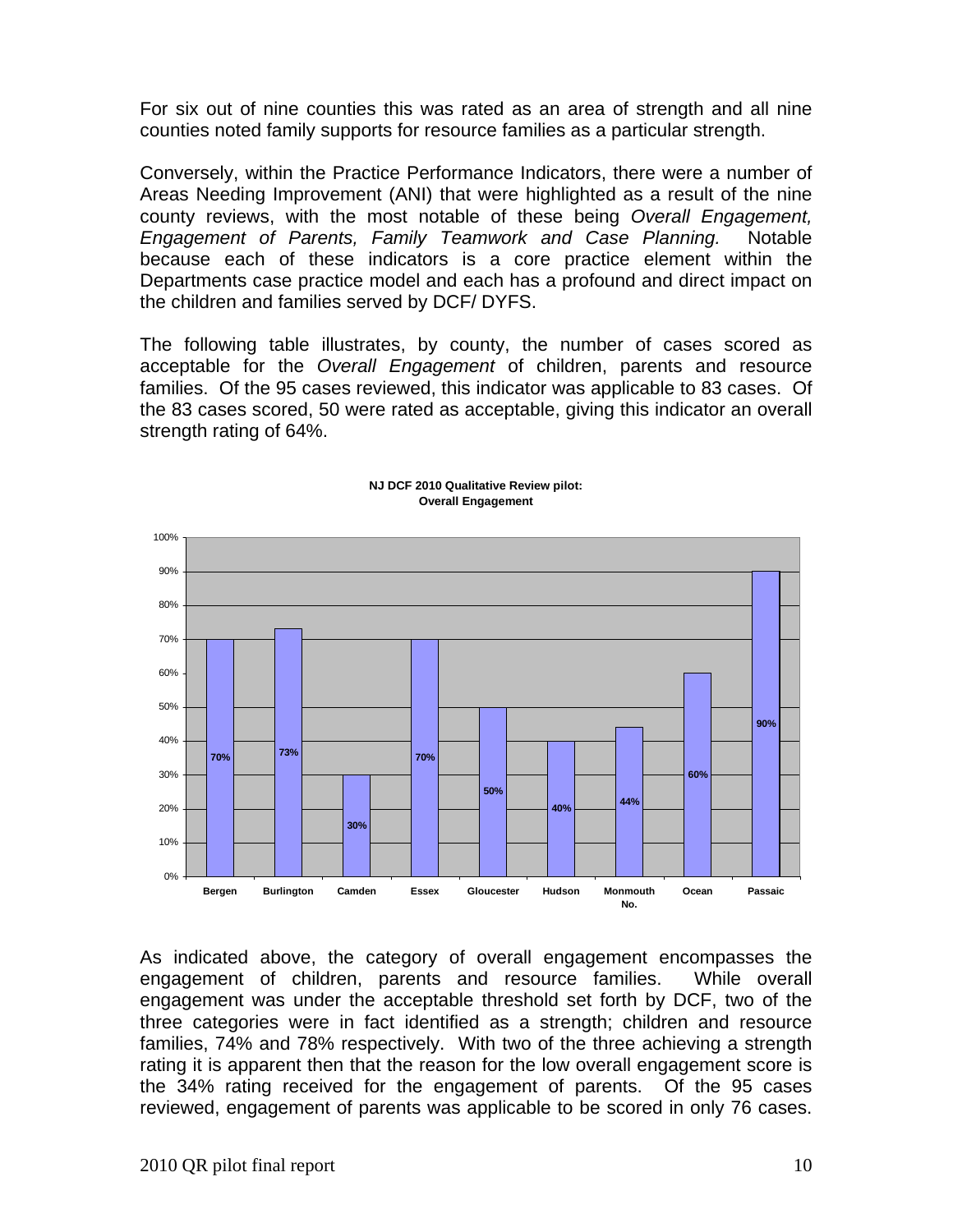While concerning, the caution is not to draw wide sweeping conclusions from such a small sample without fully understanding the specific case issues that may have impacted the workers ability to engage the parents. That said this is an area that DYFS and the OCQI will focus on going forward.

The following table illustrates, by county, the number of cases scored as acceptable for the *Engagement of Children vs. Parents vs. Resource Families*. This table reflects the vast difference in engagement efforts for these three critical populations.



**NJ DCF 2010 Qualitative Review pilot: Engagement, Children v. Parents v. Resource Families**

A second ANI identified through the pilot review is *Family Teamwork*. Like engagement, teaming is another fundamental element of the DCF practice model. Unlike engagement however, not all case workers have received training, coaching and mentoring on the family team meeting model adopted by DCF/ DYFS.<sup>4</sup> While this is not meant to be an excuse for the low scores, it is an accurate account of the local offices current ability in this area.

The review tool seeks to capture information on both the formation of a family team and the subsequent functioning of the team. The following table illustrates, by county, the number of cases scored as acceptable for *Family Teamwork; Formation and Function*. Of the 95 cases in the review sample, 94 cases were

<sup>1</sup>  $4$  To date, at least one or more offices per county has received teaming training through the case practice model immersion process but not all of the local offices involved in the 2010 pilot reviews have been trained.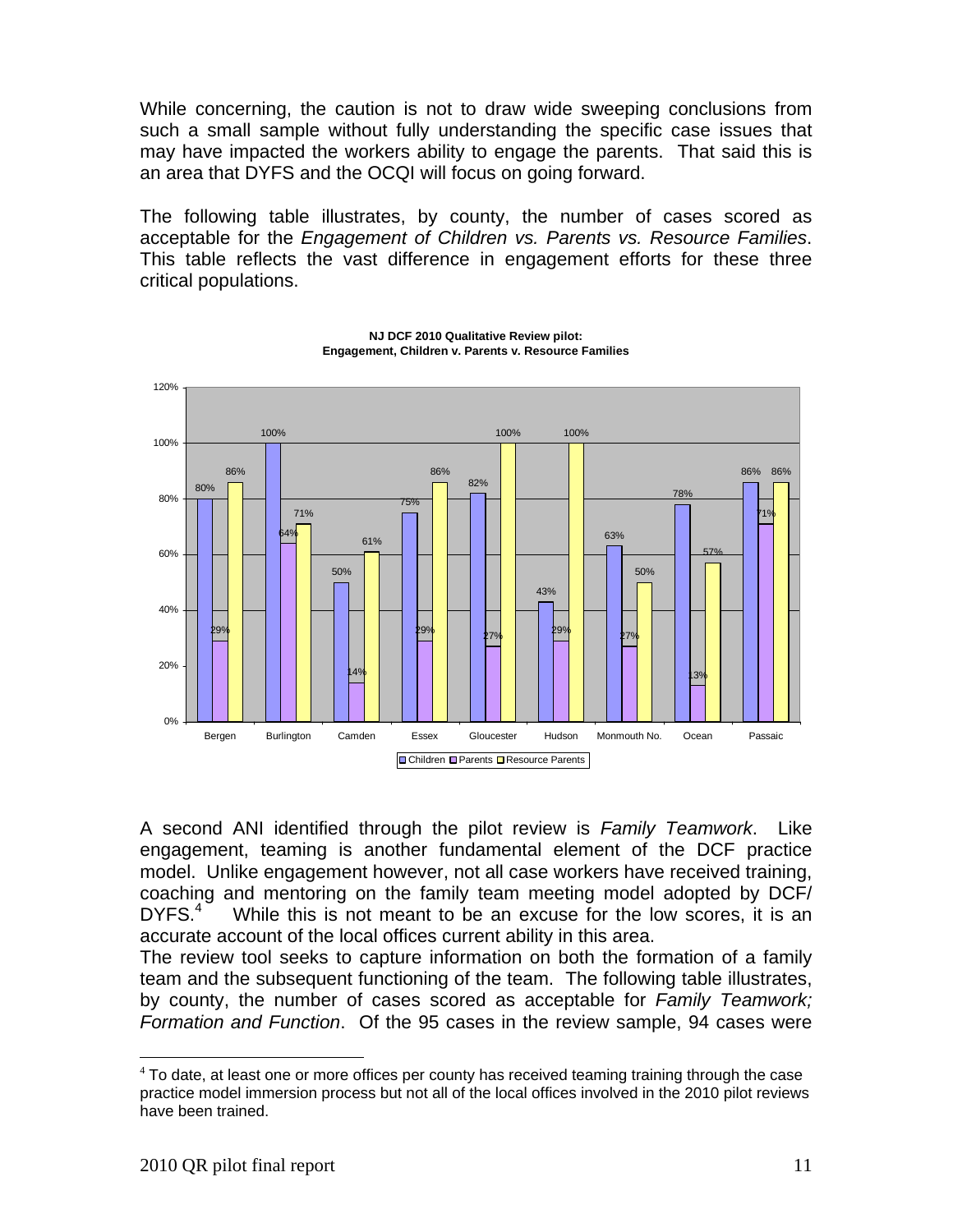able to be scored. Of the 94 cases, 31 were rated acceptable for team formation and 19 were rated acceptable for team function, giving this indicator an overall strength rating of 33% and 20% respectively.



**NJ DCF 2010 Qualitative Review pilot: Family Teamwork**

This low level of performance in the family teamwork area did not come as a surprise to DCF. In fact, efforts had begun in September 2010 to diagnose and rectify the issues surrounding the lack of family team meetings that were occurring across the state. A "child stat" process was introduced in an effort to have counties review data and self-diagnose their individual county or local office struggle in conducting family team meetings. This process continues and is being led by the OCQI. Additionally, all of the pilot review counties have identified teaming as an area to work on in their individual Performance Improvement Plans (PIP).

The third significant ANI to be addressed is C*ase Planning*. Case planning is another fundamental component of the DCF practice model and critical to the success of children and families.

The following table illustrates, by county, the number of cases scored as acceptable for *Case Planning*. Of the 95 cases reviewed, 42 were rated as acceptable, giving this indicator an overall strength rating of 44%. Well below the DCF 70% strength threshold.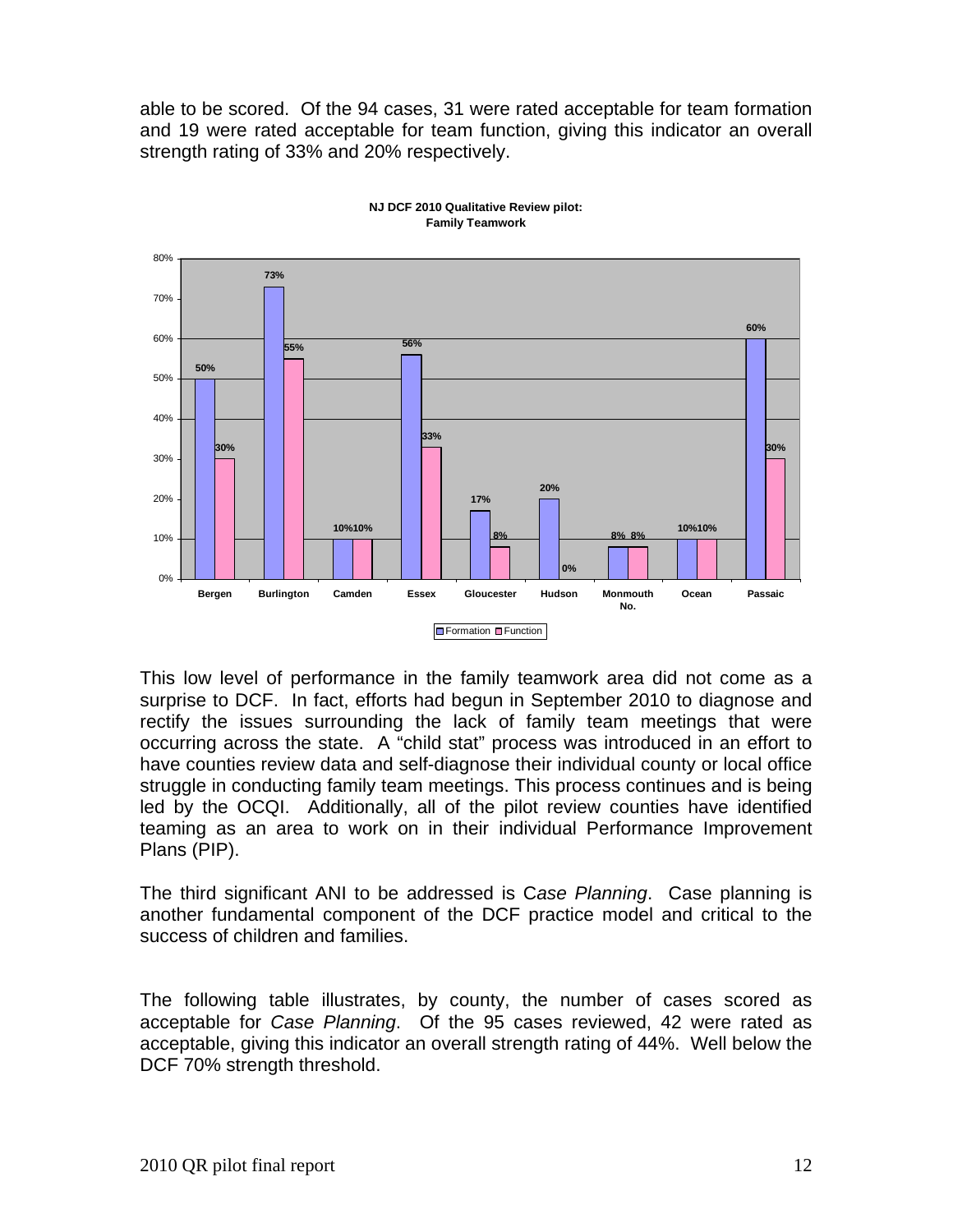#### **NJ DCF 2010 Qualitative Review pilot: Case Planning**



The individual county PIPs all address the issues raised in the area of case planning. In addition to the obvious need to have case plans completed and in the case record, the PIPs focus on working with case workers to understand that case plans need to be concrete and family driven. To further drive home the need for case plans to be family driven, the "child stat" process will be broadened in March 2011 to include the link between the family team meetings and the subsequent case plans.

#### **Investigation Only Cases**

During the 2010, the QR also included a review of 24 Investigation cases. Three cases per county, with the exception of Monmouth County, were reviewed. The review of these 24 cases had a smaller scope and was found to focus primarily on compliance issues. For example, strengths and areas of need often included items such as the ability to complete the investigation within the required timeframe or the presence or absence of required documentation for preinvestigation conferences. It became challenging to determine if the issues in the reviewed investigation cases indicated larger systemic issues or were isolated to a particular area due to the small number of cases reviewed. As such, the decision has been made to exclude investigation cases from the general QR process going forward.

#### **Program Improvement Plans (PIP)**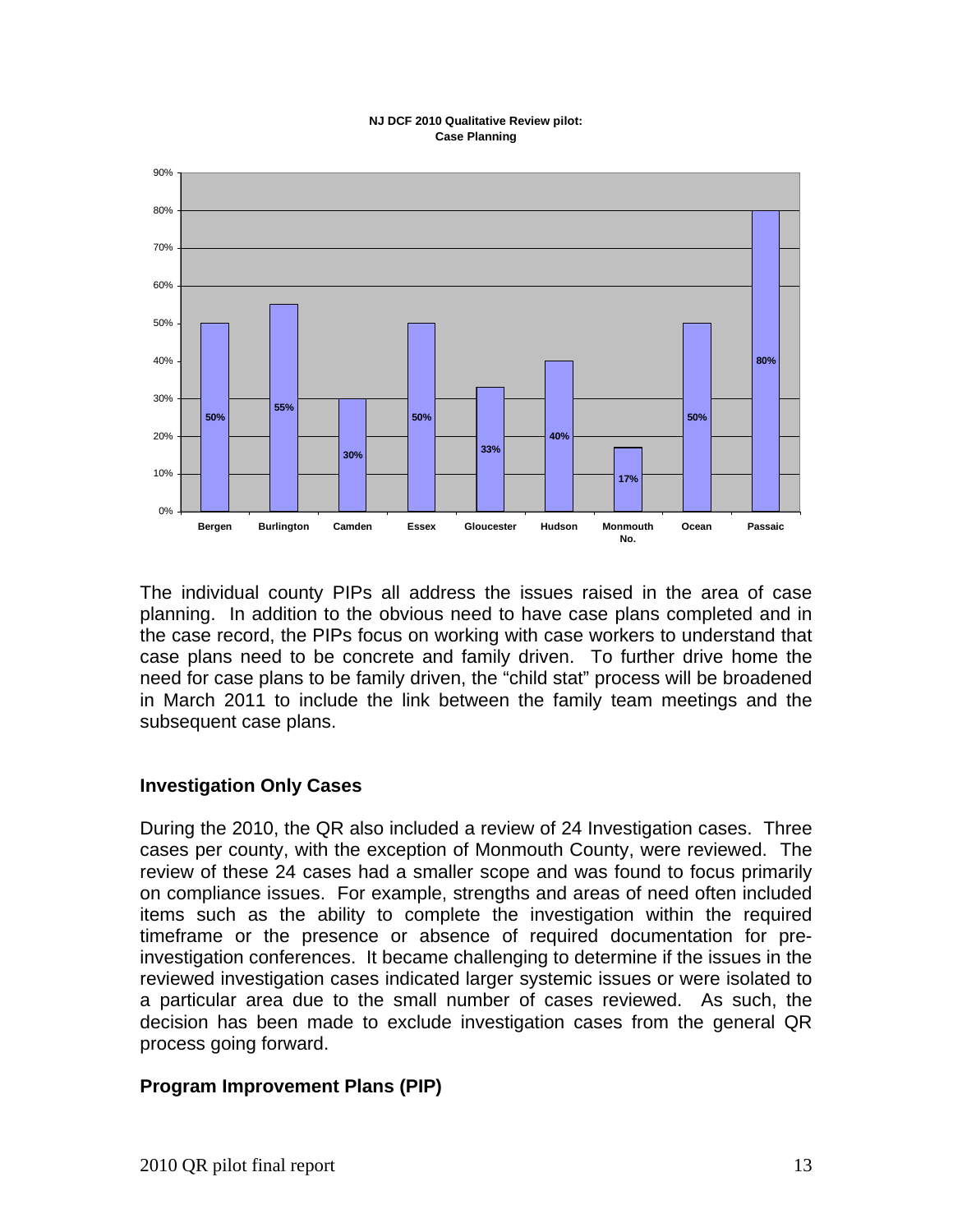Upon the completion of each Qualitative Review, Area and Local Office leadership were responsible for the development of a Program Improvement Plan (PIP) to address select ANI identified in the review. The Office of Quality provided the original template for the PIP. Leadership in the Area had flexibility in the items selected in their PIP, the monitoring process and the reporting process. The PIP process showed that leadership and staff were thoughtful about areas that needed improvement and in some cases showed clear steps that are likely to achieve positive outcomes. Many of the issues identified however were not specific to the reviewed county; rather they were indicative of larger systemic challenges that appear statewide. (However, because the OCQI received a great deal of feedback about the PIP process, details about the PIPs for 2011 can be found in the next section).

### **III. Lessons Learned**

As referenced earlier, the OCQI has received feedback from multiple sources about the 2010 QR pilot process and in response is instituting a number of changes for 2011. The changes, to be implemented with reviews in March, which are detailed below, are organized into the following categories:

- Overall Process
- **•** Reviewers
- QR Tool
- Preparing for the QR
- Week of the QR Review
- Final Reports
- Program Improvement Plans (PIP)

# **Overall Process**

The *Overall Process* modifications include those overarching changes that affect the entire process. They are as follows:

- The sample size has increased from 10 cases to 12 cases. The 12 cases will include 8 out of home cases and 4 in home cases. The number of review pairs subsequently has increased from 5 pairs to 6 pairs.
- Investigation cases will no longer be included in the sample and will not be reviewed as part of the QR. A separate process to review investigative practices will be determined and implemented.
- A detailed certification process for reviewers will be implemented that provides a standard path of development for reviewers as well as provides a mechanism to assess for inter-rater reliability.
- Community stakeholders and agency providers will be enlisted and trained as reviewers.
- The documents used for the QR, including the 2011 QR schedule are posted on the DCF intranet and can be referenced or used at any time. Counties/ local offices can share this information with staff as needed to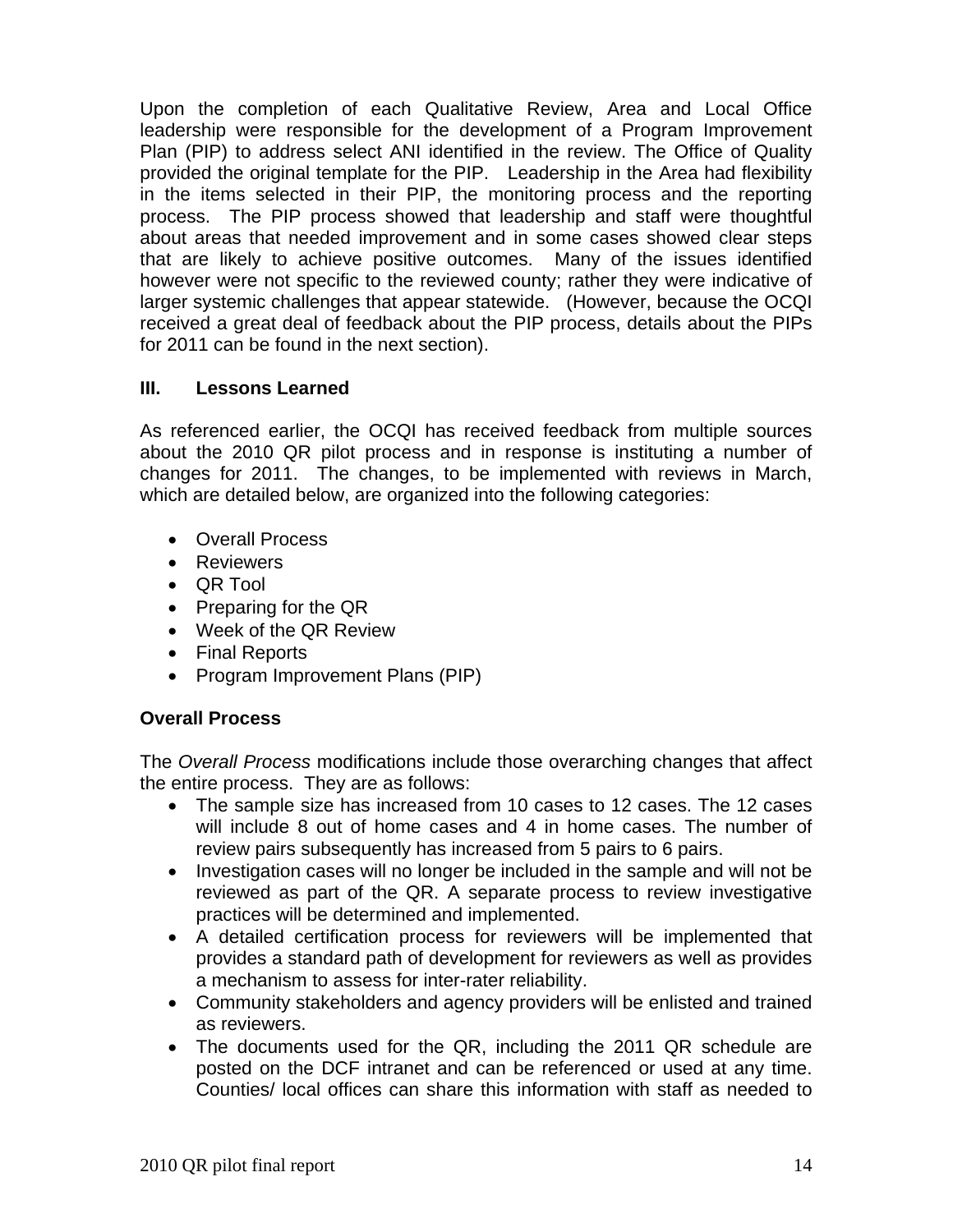prepare for the QR in their county. In addition, counties are welcome to submit documents to the OCQI for posting.

#### **Reviewers**

The Reviewers for the QR are a dedicated group of individuals who see the value in the QR process and are committed to seeing it provide useful information for the Department to enhance its work with children and families. The changes are as follows:

- Reviewers will be required (when possible) to commit to the full review week.
- The pairing of the reviews is very important. With the inception of the DCF Certification Process for QR reviewers, staff will be paired according to levels of experience in order to assist with continued development. Pairings are made by the OCQI and shared with the Local Site Coordinator.

### **QR Tool**

The QR tool will not be changed in any significant way, as this would have implications for training and the ability to compare results with 2010 counties. The changes are meant to clarify indicators to improve inter-rater reliability. They are as follows:

- For the indicator of Engagement of Children, only children over the age of 6 should be considered. Measureable meaningful engagement with children under 6 years old is a challenge to uniformly assess. If the target child is under 6 years of age, the case should be noted as Not Applicable (or N/A).
- The OCQI will track areas within the protocol that require clarity or additional information and will routinely disseminate the information to reviewers.

### **Preparing for the QR**

In the weeks prior to the QR, the county undergoes an intensive process to prepare records, logistics, and staff. The QR process is one that identifies systemic barriers and issues to providing high quality services to children and families and staff needs to understand the framework for the QR.

• Presentations to staff to educate them on the QR process, with special emphasis on those staff whose cases are being reviewed should be provided and standard presentations are available from the OCQI.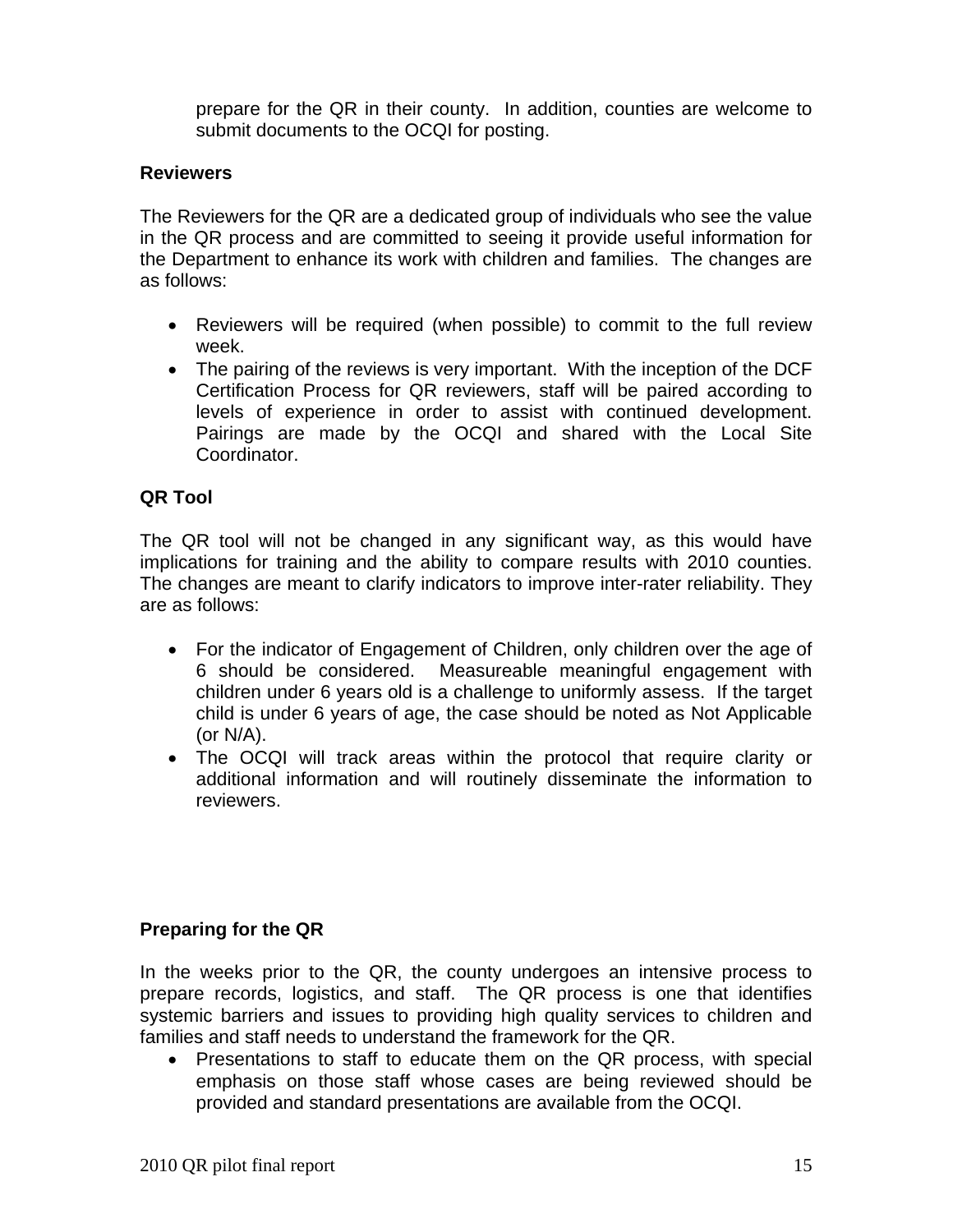• Interviews with individuals involved with the family should include, when possible, any legal partners. As with all stakeholder interviews, these interviews are to be scheduled in advance of the review week.

#### **Week of the QR Review**

A great deal of preparation occurs prior to the review week that is critical to the success of the week. During the week of the review, the Local Site Coordinator, the Team Leader and Team Co-leader work with the on-site reviewers to ensure a smooth process and a successful review. The following changes are aimed at continuing to strengthen this process and to acknowledge the hard work and often long hours that occur during this period:

- A 'buddy' for each review team is strongly encouraged and recommended. While it is not possible to require this for every review, we can note that in reviews where this was a standard practice, the review went more smoothly and the reviewers had more time to discuss the case and learn from each other. A 'buddy' serves as a 'guide' to the county for reviewers by coordinating transportation to/from appointments, ensuring the reviewers have all necessary information and supplies and generally being a reliable ally during the review week. The 'buddy' may also be used as the scheduler for the interviews and other preparatory tasks prior to the week. The Local Site Coordinator, with input from Local or Area Leadership can determine who the 'buddies' should be.
- Forms should be available to all reviewers in electronic format either via the DCF intranet or another mechanism. Reviewers are encouraged to complete their case detail sheets in a timely manner electronically and submit to the Team Leader.
- The Debrief Sessions on Tuesday and Thursday afternoons are crucial to the learning that occurs between and among the pairs. Since this is an opportunity to develop new reviewers and share information about the case to increase inter-rater reliability, the learning atmosphere must be enforced. Therefore, these debrief sessions should have a limited audience. Examples of staff who may be included are select Casework Supervisors, Local Office Managers, select staff from the Area Office, and select staff from the Department or the Office of Continuous Quality Improvement. Invited staff should be identified prior to the review through the Local Site Coordinator and will function as silent observers only.
- The Friday Results session can be more inclusive of staff from the Local and Area Offices, staff from the Department and stakeholders from the community. It is recommended that representatives from the local DCF Business Offices attend to ensure that recommendations regarding existing services or gaps in services are addressed.
- The Friday Results session should also include a presentation of county specific data in order to set context and frame the results specific to the county being reviewed. This information can feed a 'County Story' that will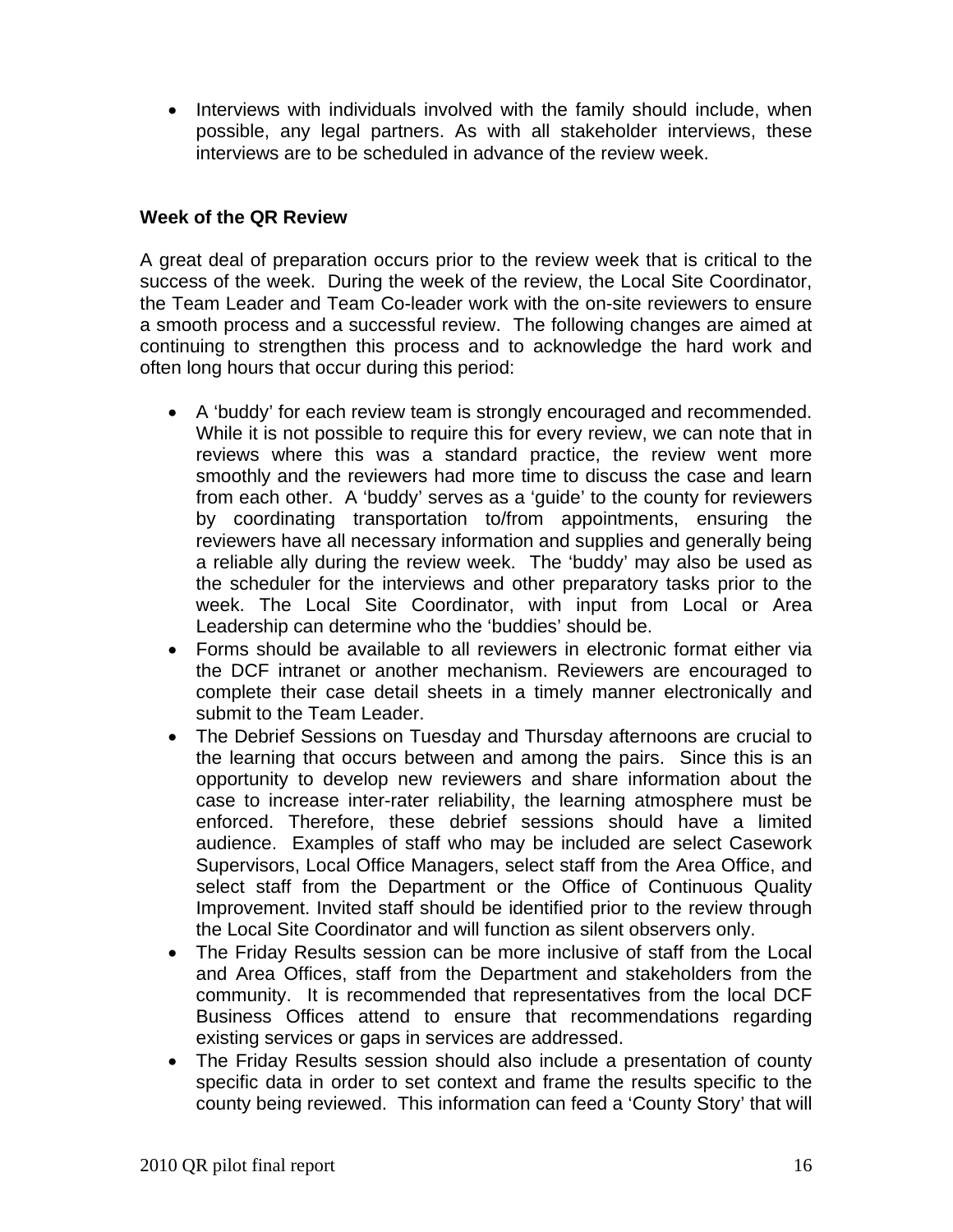be included in the final report. The final report is to be generated within 3 weeks of the close of the QR and sent to the AD for use in the development of the PIP.

#### **Final Reports**

The substance of the QR Final Report will remain unchanged. The Office of Quality acknowledges that in order to keep the momentum going, the reports need to be received in a timely manner. Reports should reflect preliminary trends presented at the end of the QR week and should identify specific areas of practice that the county leadership would like to focus on for continued improvement or development in their Program Improvement Plans.

### **Program Improvement Plans (PIP)**

The Program Improvement Plans will function as the individual county blueprints for growth and development in 2-5 areas of practice that were identified in the QR as needing improvement. The PIPs are intended to help focus the counties on these efforts as they work to incorporate the identified changes and enhance overall practice.

The PIPs are designed by the local county teams with input from internal stakeholders and guidance provided by the OCQI staff. PIPs should include a plan for monitoring improvement through the use of data, including Safe Measures reports for a period of 12 months. A revised PIP format will go into effect with the March 2011 QR review.

Additionally, since it is important that both the QR and the PIP processes reflect transparency internally and externally, the OCQI will make the QR PIPs widely available. The DCF staff, in particular were interested in seeing plans from all counties so that innovative or creative strategies to address common challenges were available.

### **Intra-Departmental Recommendations**

In addition to the changes that will be made to the current process, there are a number of recommendations to processes that occur outside the scope of the OCQI. These have been included since the success of the QR process is dependent on Department wide efforts. Examples include:

### **Training**

Aspects and a general overview of the Qualitative Review process should be included in New Worker Training and Training for Newly Appointed Supervisors. Normalizing the QR tool through training will encourage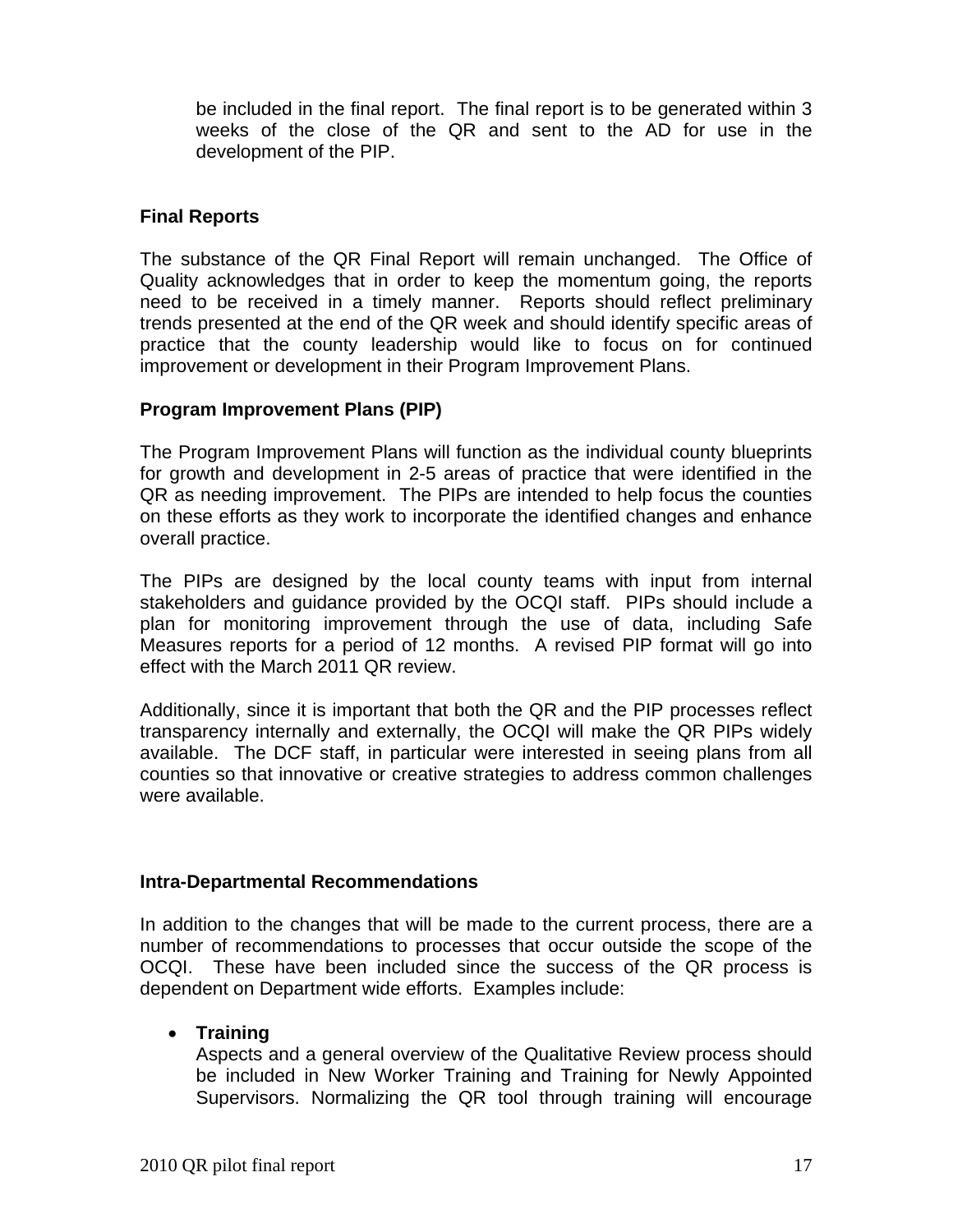understanding that the agency continues to monitor and identify strengths and areas that need improvement as an on-going basis.

On going learning opportunities will be needed to continue to allow QR reviewers to refine their skills. Development of 'in-service' trainings for QR reviewers should be coordinated between the Training Academy and the OCQI with input from the Area Quality Coordinators and other reviewers.

#### **Business Office Operations**

Staff from the DCF Business Offices should be included and welcomed into the QR process. By participating in the Friday Results meeting, they can hear first hand the strengths and challenges of securing services for the target children and families. They should also be included in the PIP planning process when obtaining necessary services has been identified as a theme that the county leadership wants/ needs to address.

#### **IV. Conclusion**

The QR is a practice improvement mechanism designed to help DCF assess its current outcomes for children and families. The 2010 pilot period offered many lessons learned and provided results that confirmed practice areas that needed continued focus. It also represented a period of transition and leadership of the Qualitative Review process. These changes, both anticipated and unanticipated, have been weathered and processes improved.

In 2011, we have a training plan, a new cadre of reviewers, standardized forms, clearer processes and an ambitious plan for implementation. A firmly rooted QR for DCF also helps us look forward to a continued dialogue focused on quantity and quality.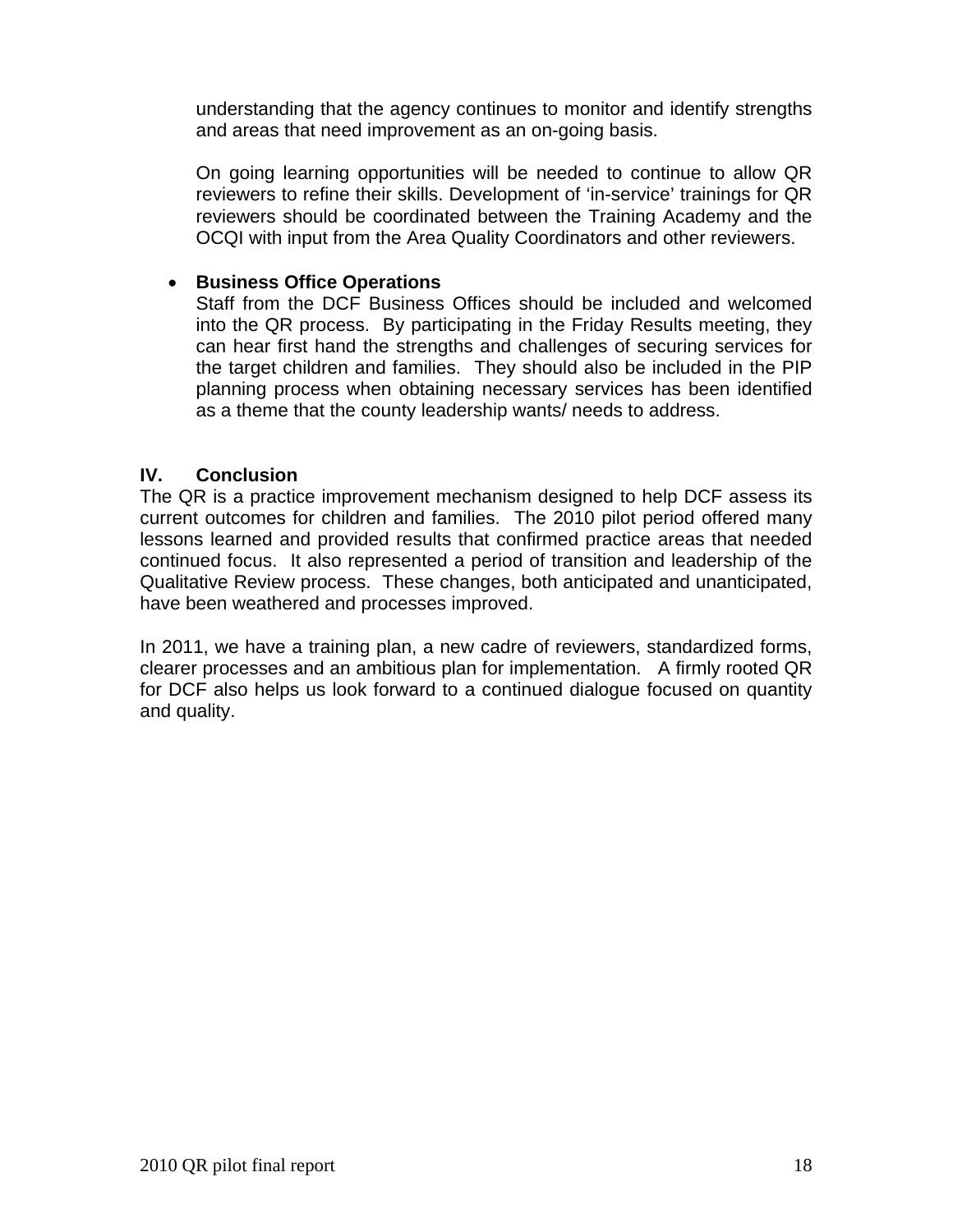| <b>NEW JERSEY 2010</b>                          |                                             |                       |                       |            |
|-------------------------------------------------|---------------------------------------------|-----------------------|-----------------------|------------|
|                                                 | <b>Child &amp; Family Status Indicators</b> | # Cases Applicable    | # Cases Acceptable    | % Strength |
| <b>Safety at Home</b>                           |                                             | 95                    | 94                    | 99%        |
| <b>Safety in other Settings</b>                 |                                             | 91                    | 90                    | 99%        |
| <b>Stability at Home</b>                        |                                             | 95                    | 74                    | 78%        |
| <b>Stability in School</b>                      |                                             | 75                    | 63                    | 84%        |
| <b>Living Arrangement</b>                       |                                             | 95                    | 91                    | 96%        |
| <b>Family Functioning &amp; Resourcefulness</b> |                                             | 93                    | 66                    | 71%        |
| <b>Progress Toward Permanency</b>               |                                             | 95                    | 64                    | 67%        |
| <b>Physical Health of the Child</b>             |                                             | 95                    | 93                    | 98%        |
| <b>Emotional Well-Being</b>                     |                                             | 95                    | 83                    | 87%        |
| Learning & Development Under Age 5              |                                             | 32                    | 30                    | 94%        |
| Learning & Development Age 5 & older            |                                             | 63                    | 52                    | 83%        |
| <b>OVERALL Child &amp; Family Status</b>        |                                             | 95                    | 91                    | 96%        |
|                                                 |                                             | # Cases Applicable    | # Cases Acceptable    | % Strength |
| <b>Practice Performance Indicators</b>          |                                             |                       |                       |            |
| <b>Investigations</b>                           |                                             | N/A                   | N/A                   | N/A        |
|                                                 | overall<br>child/youth                      | 83                    | 50                    | 64%        |
| <b>Engagement</b>                               |                                             | 81<br>$\overline{76}$ | 60<br>$\overline{26}$ | 74%<br>34% |
|                                                 | parents                                     | 63                    |                       | 78%        |
| <b>Family Teamwork - Formation</b>              | resource family                             | 94                    | 49<br>31              | 33%        |
| <b>Family Teamwork - Function</b>               |                                             | 94                    | 19                    | 20%        |
|                                                 |                                             |                       |                       |            |
|                                                 | overall                                     | 83                    | 52                    | 63%        |
| <b>Assessment &amp;</b>                         | child/youth                                 | 95                    | 68                    | 72%        |
| <b>Understanding</b>                            | parents                                     | 76                    | 27                    | 36%        |
|                                                 | resource family                             | 65                    | 52                    | 80%        |
| <b>Case Planning Process</b>                    |                                             | 95                    | 42                    | 44%        |
| <b>Plan Implementation</b>                      |                                             | 95                    | 56                    | 59%        |
| <b>Tracking &amp; Adjustment</b>                |                                             | 95                    | 54                    | 57%        |
| <b>Provision of Health Care Services</b>        |                                             | 94                    | 91                    | 97%        |
| <b>Resource Availability</b>                    |                                             | 95                    | 69                    | 73%        |
|                                                 | overall                                     | 52                    | 38                    | 73%        |
| Family &<br><b>Community</b>                    | mother                                      | 48                    | 34                    | 71%        |
| <b>Connections</b>                              | father                                      | 35                    | 19                    | 54%        |
|                                                 | siblings                                    | 40                    | 29                    | 73%        |
|                                                 | overall                                     | $\overline{82}$       | $\overline{57}$       | 70%        |
| <b>Family Supports</b><br>parents               |                                             | 73                    | 36                    | 49%        |
|                                                 | resource family                             | 64                    | 60                    | 94%        |
| <b>Long Term View</b>                           |                                             | 95                    | 51                    | 54%        |
| <b>Transitions &amp; Life Adjustments</b>       |                                             | 74                    | 35                    | 47%        |
| <b>OVERALL Practice Performance</b>             |                                             | 95                    | 52                    | 55%        |

## **ATTACHMENT 1**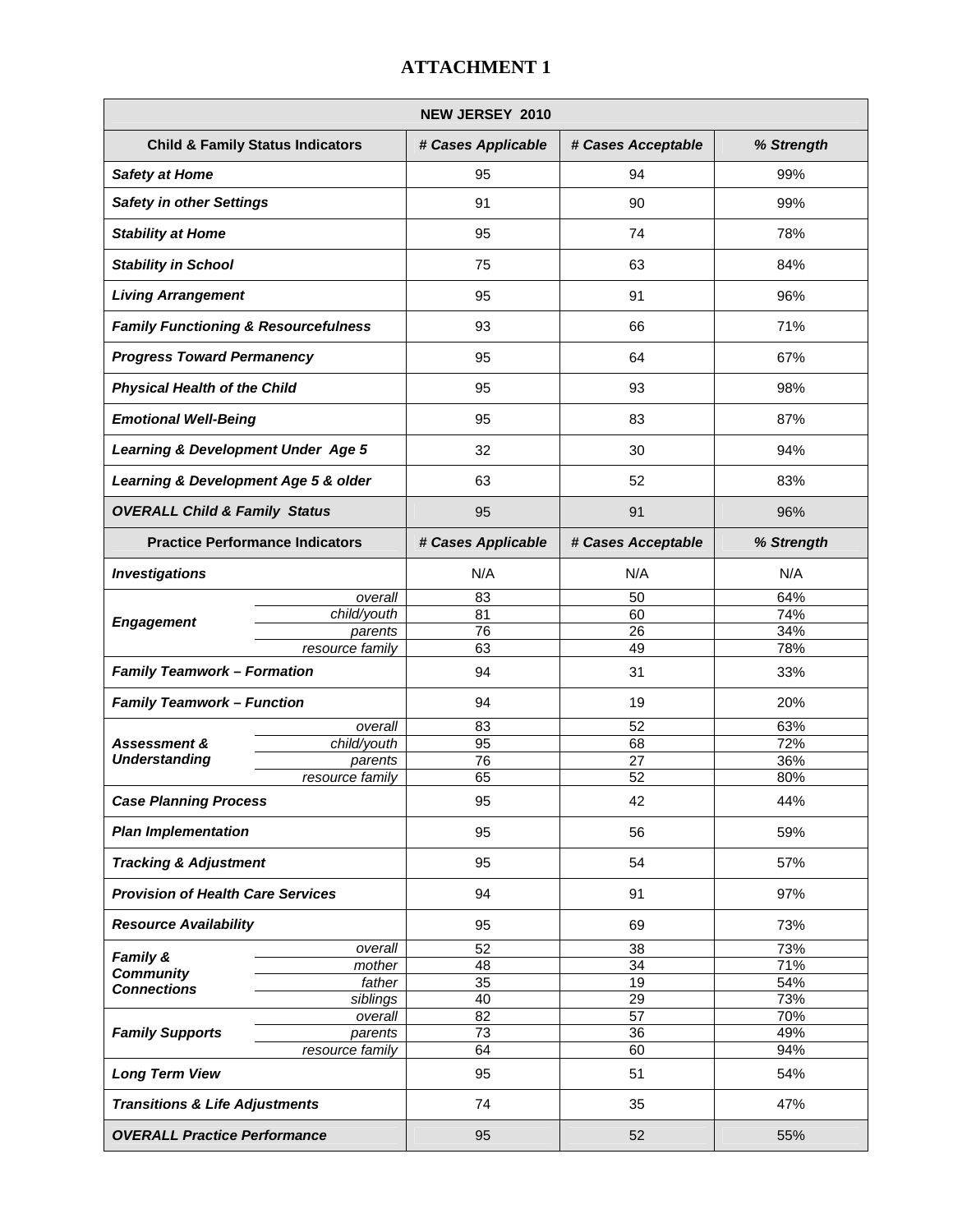#### **Bergen County – May 2010 Child & Family Status Indicators # Cases Applicable # Cases Acceptable % Strength Safety at Home** 10 10 100 100 100 100% **Safety in other Settings 10** 10 10 100% **100% Stability at Home**  10 10 9 90% **Stability in School 2008 10** 8 80% **10** 8 80% **Living Arrangement** 10 10 10 10 100% **Family Functioning & Resourcefulness**  $\begin{vmatrix} 1 & 10 & 10 \\ 1 & 10 & 6 \end{vmatrix}$  60% **Prospects for Permanency 10** 10 10 5 50% **Physical Health of the Child**  10 100% 100% 100% **Emotional Well-Being**   $\begin{array}{ccc} 1 & 10 & 10 \\ 1 & 10 & 100\% \end{array}$ **Learning & Development Under Age 5**  0 1 N/A N/A N/A N/A **Learning & Development Age 5 & older** 10 8 80% **OVERALL Child & Family Status 10** 10 10 10 100% **Practice Performance Indicators | # Cases Applicable | # Cases Acceptable | % Strength** overall 10 10 7 7 7 70%  $\text{child/youth}$  10  $\qquad$  8  $\qquad$  80% **Engagement** <del>called yournament</del> *Parents* **Parents** *Parents Parents Parents Parents Parents Parents Parents Parents Parents Parents Parents Parents Parents Parents* resource family 7 6 86% **Family Teamwork – Formation 10** 10 5 50% **Family Teamwork – Function 10** 10 3 30% overall 10 10 6 60% child/youth 10 10 7 7 70% parents | 7 | 2 | 29% **Assessment & Understanding**  resource family  $\begin{array}{ccc} 7 & 1 & 5 \end{array}$  71% **Case Planning Process** 10 5 50% **Plan Implementation 10** 10 10 7 7 70% **Tracking & Adjustment** 10 5 50% **Provision of Health Care Services**  $\vert$  10 10 100% 100% **Resource Availability**  $\begin{array}{ccc} | & 10 & | & 8 & | & 80\% \end{array}$ overall 6 6 5 83% mother 4 100% father 2 2 2 100% **Family & Community Connections connections siblings 4** 3 75% overall 10 10 9 9 90% **Family Supports** parents 7 5 71% resource family  $\begin{array}{ccc} 7 & 7 & 7 & 100\% \end{array}$ **Long Term View**  10 4 40% **Transitions & Life Adjustments** 7 4 57% **OVERALL Practice Performance** 10 7 70%

#### ATTACHMENT 2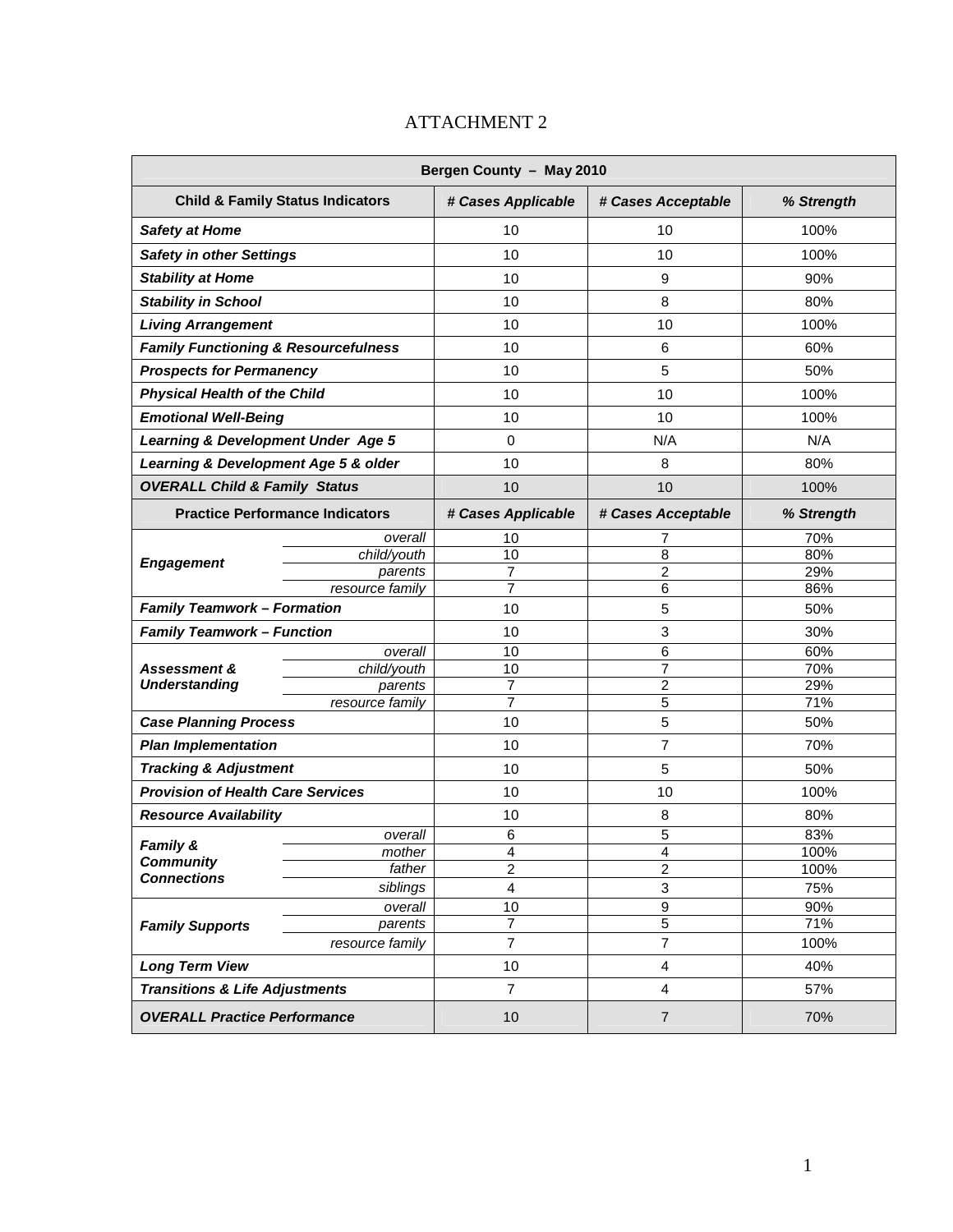| <b>Burlington County - April 2010</b>           |                                             |                                   |                     |            |
|-------------------------------------------------|---------------------------------------------|-----------------------------------|---------------------|------------|
|                                                 | <b>Child &amp; Family Status Indicators</b> | # Cases Applicable                | # Cases Acceptable  | % Strength |
| <b>Safety at Home</b>                           |                                             | 11                                | 11                  | 100%       |
| <b>Safety in other Settings</b>                 |                                             | 10                                | 10                  | 100%       |
| <b>Stability at Home</b>                        |                                             | 11                                | 8                   | 73%        |
| <b>Stability in School</b>                      |                                             | 8                                 | 8                   | 100%       |
| <b>Living Arrangement</b>                       |                                             | 11                                | 11                  | 100%       |
| <b>Family Functioning &amp; Resourcefulness</b> |                                             | 11                                | 9                   | 82%        |
| <b>Progress Toward Permanency</b>               |                                             | 11                                | $\overline{7}$      | 64%        |
| <b>Physical Health of the Child</b>             |                                             | 11                                | 11                  | 100%       |
| <b>Emotional Well-Being</b>                     |                                             | 11                                | 9                   | 82%        |
| <b>Learning &amp; Development Under Age 5</b>   |                                             | 3                                 | 3                   | 100%       |
| Learning & Development Age 5 & older            |                                             | 8                                 | 6                   | 75%        |
| <b>OVERALL Child &amp; Family Status</b>        |                                             | 11                                | 10                  | 91%        |
| <b>Practice Performance Indicators</b>          |                                             | # Cases Applicable                | # Cases Acceptable  | % Strength |
| <b>Engagement</b>                               | overall                                     | 11                                | 8                   | 73%        |
|                                                 | child/youth                                 | 11                                | 11                  | 100%       |
|                                                 | parents                                     | 11                                | $\overline{7}$      | 64%        |
|                                                 | resource family                             | 7                                 | 5                   | 71%        |
| <b>Family Teamwork - Formation</b>              |                                             | 11                                | 8                   | 73%        |
| <b>Family Teamwork - Function</b>               |                                             | 11                                | 6                   | 55%        |
|                                                 | overall                                     | 11                                | 10                  | 91%        |
| <b>Assessment &amp;</b>                         | child/youth                                 | 11                                | 10                  | 91%        |
| <b>Understanding</b>                            | parents                                     | 11                                | 8                   | 73%        |
|                                                 | resource family                             | 8                                 | $\overline{7}$      | 88%        |
| <b>Case Planning Process</b>                    |                                             | 11                                | 6                   | 55%        |
| <b>Plan Implementation</b>                      |                                             | 11                                | 9                   | 82%        |
| <b>Tracking &amp; Adjustment</b>                |                                             | 11                                | 8                   | 73%        |
| <b>Provision of Health Care Services</b>        |                                             | 11                                | 11                  | 100%       |
| <b>Resource Availability</b>                    |                                             | 11                                | $\overline{7}$      | 64%        |
| Family &                                        | overall                                     | 8                                 | 6                   | 75%        |
| <b>Community</b>                                | mother                                      | 8<br>$\overline{6}$               | 7<br>$\overline{2}$ | 88%        |
| <b>Connections</b>                              | father                                      |                                   |                     | 33%        |
|                                                 | siblings                                    | $\overline{8}$<br>$\overline{11}$ | 6<br>$\overline{8}$ | 75%<br>73% |
| <b>Family Supports</b>                          | overall                                     | 11                                | 9                   | 82%        |
|                                                 | parents<br>resource family                  | $\overline{7}$                    | $6\overline{6}$     | 86%        |
|                                                 |                                             |                                   |                     |            |
| <b>Long Term View</b>                           |                                             | 11                                | $\overline{7}$      | 64%        |
| <b>Transitions &amp; Life Adjustments</b>       |                                             | 11                                | $\overline{2}$      | 18%        |
| <b>OVERALL Practice Performance</b>             |                                             | 11                                | $\overline{7}$      | 64%        |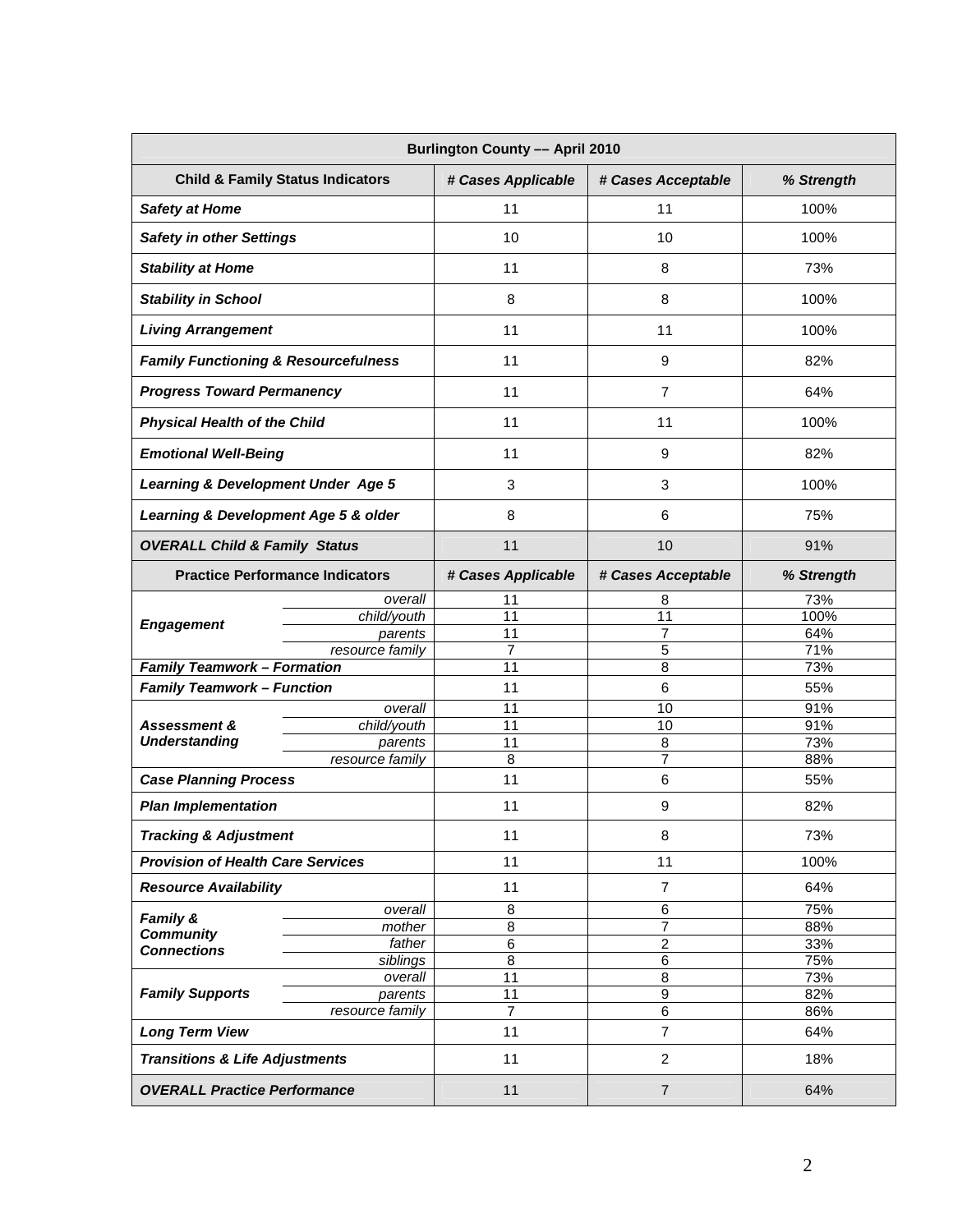| Camden County - October 2010                    |                            |                     |                           |            |
|-------------------------------------------------|----------------------------|---------------------|---------------------------|------------|
| <b>Child &amp; Family Status Indicators</b>     |                            | # Cases Applicable  | # Cases Acceptable        | % Strength |
| <b>Safety at Home</b>                           |                            | 10                  | 9                         | 90%        |
| <b>Safety in other Settings</b>                 |                            | 9                   | 8                         | 89%        |
| <b>Stability at Home</b>                        |                            | 10                  | 5                         | 50%        |
| <b>Stability in School</b>                      |                            | $\overline{7}$      | 4                         | 57%        |
| <b>Living Arrangement</b>                       |                            | 10                  | 8                         | 80%        |
| <b>Family Functioning &amp; Resourcefulness</b> |                            | 10                  | 6                         | 60%        |
| <b>Prospects for Permanency</b>                 |                            | 10                  | 7                         | 70%        |
| <b>Physical Health of the Child</b>             |                            | 10                  | 9                         | 90%        |
| <b>Emotional Well-Being</b>                     |                            | 10                  | $\overline{7}$            | 70%        |
| <b>Learning &amp; Development Under Age 5</b>   |                            | 3                   | $\overline{c}$            | 67%        |
| Learning & Development Age 5 & older            |                            | 7                   | 5                         | 71%        |
| <b>OVERALL Child &amp; Family Status</b>        |                            | 10                  | 8                         | 80%        |
| <b>Practice Performance Indicators</b>          |                            | # Cases Applicable  | # Cases Acceptable        | % Strength |
|                                                 | overall                    | 10                  | 3                         | 30%        |
| <b>Engagement</b>                               | child/youth                | $\overline{10}$     | 5                         | 50%        |
|                                                 | parents<br>resource family | $\overline{7}$<br>6 | 1<br>$\overline{4}$       | 14%<br>61% |
| <b>Family Teamwork - Formation</b>              |                            | 10                  | 1                         | 10%        |
| <b>Family Teamwork - Function</b>               |                            | 10                  | 1                         | 10%        |
|                                                 | overall                    | 10                  | 5                         | 50%        |
| <b>Assessment &amp;</b>                         | child/youth                | 10                  | 6                         | 60%        |
| <b>Understanding</b>                            | parents                    | 7                   | $\overline{2}$            | 29%        |
|                                                 | resource family            | 6                   | 6                         | 100%       |
| <b>Case Planning Process</b>                    |                            | 10                  | 3                         | 30%        |
| <b>Plan Implementation</b>                      |                            | 10                  | 4                         | 40%        |
| <b>Tracking &amp; Adjustment</b>                |                            | 10                  | 3                         | 30%        |
| <b>Provision of Health Care Services</b>        |                            | 10                  | 10                        | 100%       |
| <b>Resource Availability</b>                    |                            | 10                  | 6                         | 60%        |
| <b>Family &amp;</b>                             | overall                    | 5                   | 3                         | 60%        |
| <b>Community</b>                                | mother                     | 4                   | 3                         | 75%        |
| <b>Connections</b>                              | father                     | 3                   | 1                         | 33%        |
|                                                 | siblings                   | 4                   | 4                         | 100%       |
| <b>Family Supports</b>                          | overall<br>parents         | 10<br>7             | $\mathbf 5$<br>2          | 50%<br>29% |
|                                                 | resource family            | 6                   | 5                         | 83%        |
| <b>Long Term View</b>                           |                            | 10                  | $\mathbf 3$               | 30%        |
| <b>Transitions &amp; Life Adjustments</b>       |                            | 8                   | 1                         | 13%        |
| <b>OVERALL Practice Performance</b>             |                            | 10                  | $\ensuremath{\mathsf{3}}$ | 30%        |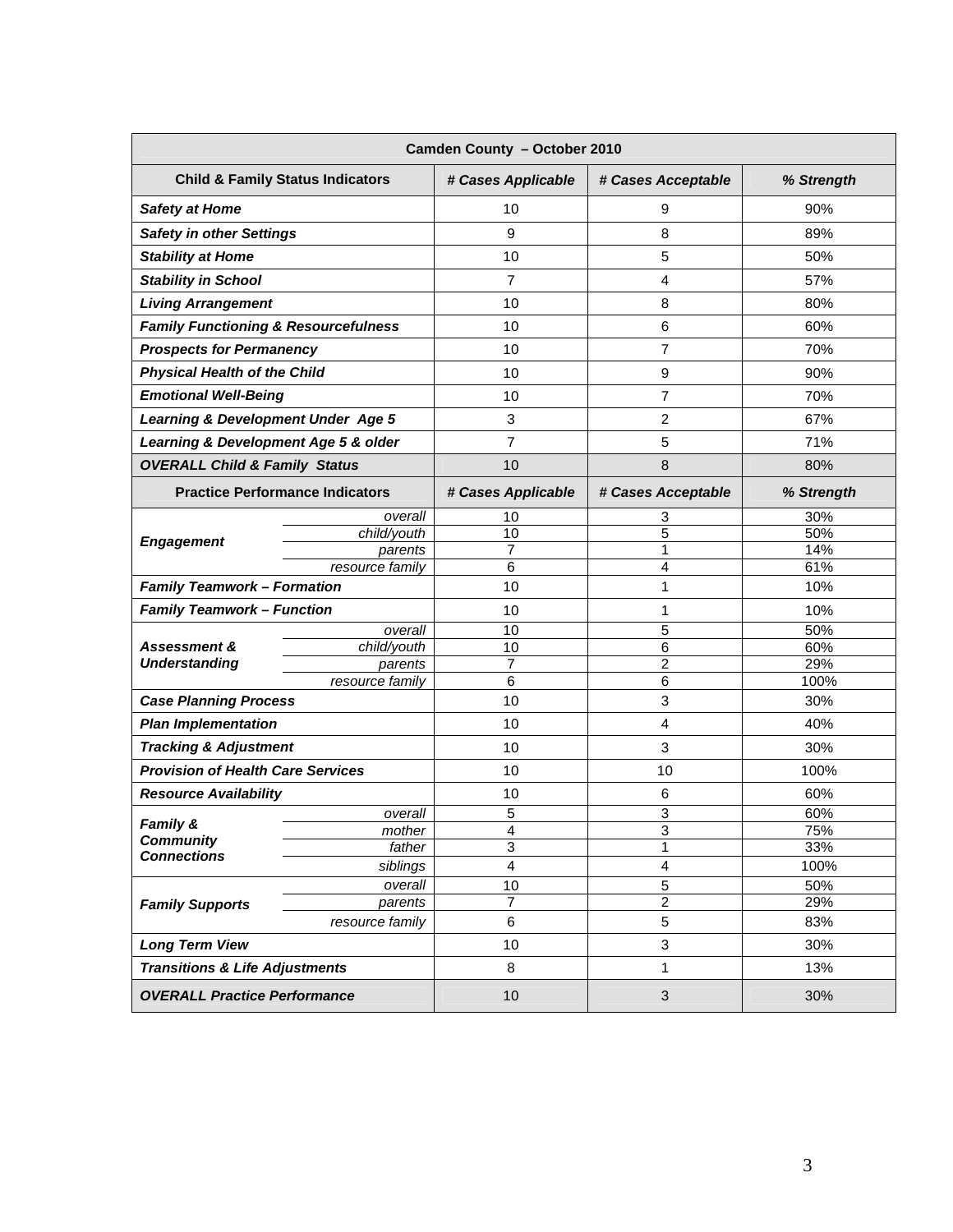| Essex County - September 2010                   |                                             |                    |                     |             |
|-------------------------------------------------|---------------------------------------------|--------------------|---------------------|-------------|
|                                                 | <b>Child &amp; Family Status Indicators</b> | # Cases Applicable | # Cases Acceptable  | % Strength  |
| <b>Safety at Home</b>                           |                                             | 10                 | 10                  | 100%        |
| <b>Safety in other Settings</b>                 |                                             | 9                  | 9                   | 100%        |
| <b>Stability at Home</b>                        |                                             | 10                 | 9                   | 90%         |
| <b>Stability in School</b>                      |                                             | 8                  | $\overline{7}$      | 88%         |
| <b>Living Arrangement</b>                       |                                             | 10                 | 10                  | 100%        |
| <b>Family Functioning &amp; Resourcefulness</b> |                                             | 10                 | 9                   | 90%         |
| <b>Prospects for Permanency</b>                 |                                             | 10                 | $\overline{7}$      | 70%         |
| <b>Physical Health of the Child</b>             |                                             | 10                 | 9                   | 90%         |
| <b>Emotional Well-Being</b>                     |                                             | 10                 | 10                  | 100%        |
| <b>Learning &amp; Development Under Age 5</b>   |                                             | 6                  | 6                   | 100%        |
| Learning & Development Age 5 & older            |                                             | 4                  | 2                   | 50%         |
| <b>OVERALL Child &amp; Family Status</b>        |                                             | 10                 | 10                  | 100%        |
|                                                 | <b>Practice Performance Indicators</b>      | # Cases Applicable | # Cases Acceptable  | % Strength  |
|                                                 | overall                                     | 10                 | 7                   | 70%         |
| <b>Engagement</b>                               | child/youth                                 | 8                  | 6                   | 75%         |
|                                                 | parents<br>resource family                  | 7<br>7             | $\overline{c}$<br>6 | 29%<br>86%  |
| <b>Family Teamwork - Formation</b>              |                                             | 9                  | 5                   | 56%         |
| <b>Family Teamwork - Function</b>               |                                             | 9                  | 3                   | 33%         |
|                                                 | overall                                     | 10                 | 8                   | 80%         |
| <b>Assessment &amp;</b>                         | child/youth                                 | 10                 | $\overline{8}$      | 80%         |
| <b>Understanding</b>                            | parents                                     | 7                  | $\overline{2}$      | 29%         |
|                                                 | resource family                             | $\overline{7}$     | 6                   | 86%         |
| <b>Case Planning Process</b>                    |                                             | 10                 | 5                   | 50%         |
| <b>Plan Implementation</b>                      |                                             | 10                 | 6                   | 60%         |
| <b>Tracking &amp; Adjustment</b>                |                                             | 10                 | $\overline{7}$      | 70%         |
| <b>Provision of Health Care Services</b>        |                                             | 10                 | 9                   | 90%         |
| <b>Resource Availability</b>                    |                                             | 10                 | 8                   | 80%         |
| <b>Family &amp;</b>                             | overall                                     | 6                  | 5                   | 83%         |
| <b>Community</b>                                | mother                                      | 6<br>3             | 6<br>$\overline{2}$ | 100%<br>67% |
| <b>Connections</b>                              | father<br>siblings                          | 4                  | 4                   | 100%        |
|                                                 | overall                                     | 10                 | 7                   | 70%         |
| <b>Family Supports</b>                          | parents                                     | 7                  | 3                   | 43%         |
|                                                 | resource family                             | $\overline{7}$     | $\overline{7}$      | 100%        |
| <b>Long Term View</b>                           |                                             | 10                 | 6                   | 60%         |
| <b>Transitions &amp; Life Adjustments</b>       |                                             | $\overline{7}$     | 4                   | 57%         |
| <b>OVERALL Practice Performance</b>             |                                             | 10                 | $\overline{7}$      | 70%         |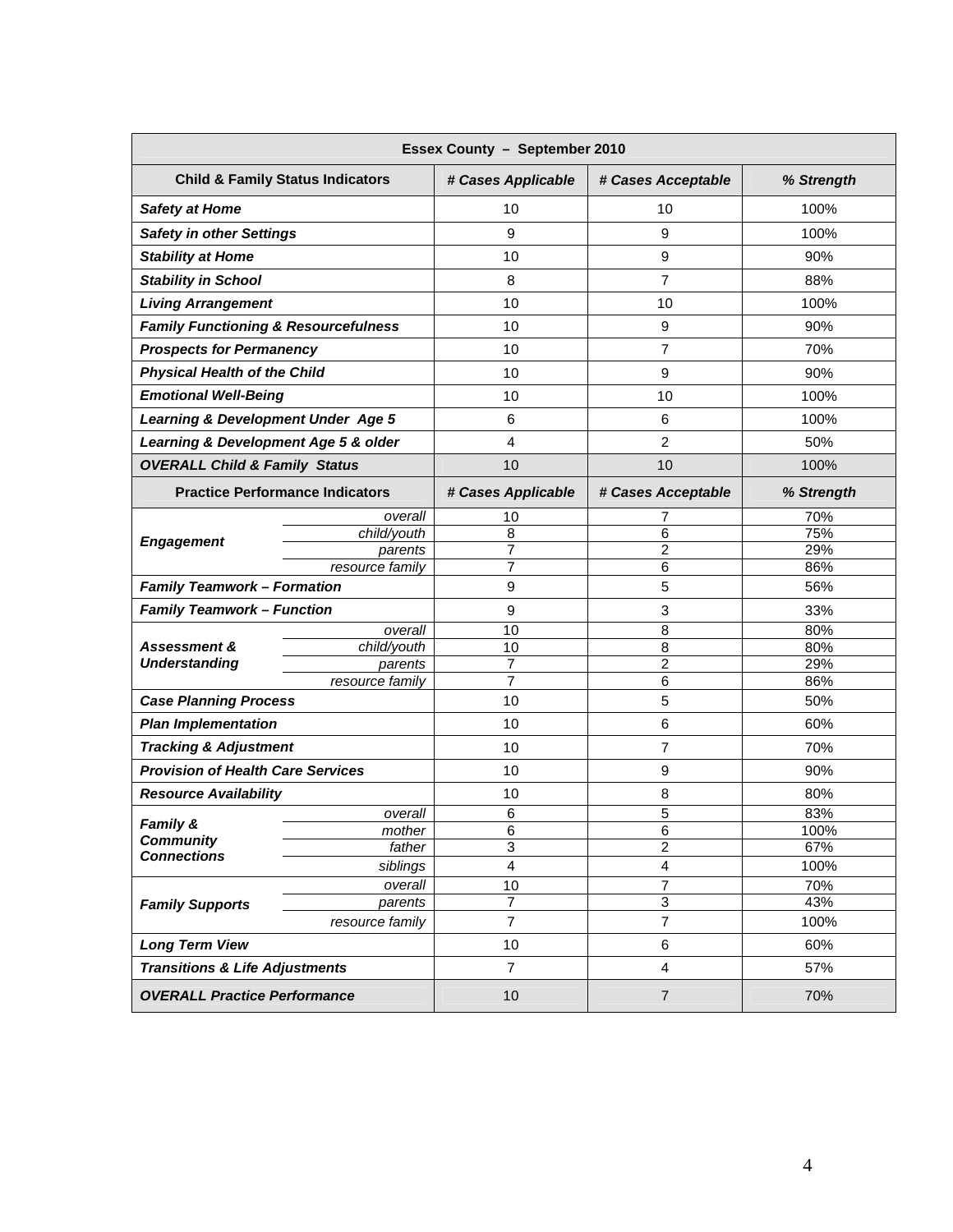| Gloucester County - June 2010                   |                                             |                    |                    |            |
|-------------------------------------------------|---------------------------------------------|--------------------|--------------------|------------|
|                                                 | <b>Child &amp; Family Status Indicators</b> | # Cases Applicable | # Cases Acceptable | % Strength |
| <b>Safety at Home</b>                           |                                             | 12                 | 12                 | 100%       |
| <b>Safety in other Settings</b>                 |                                             | 11                 | 11                 | 100%       |
| <b>Stability at Home</b>                        |                                             | 12                 | 8                  | 67%        |
| <b>Stability in School</b>                      |                                             | 8                  | $\overline{7}$     | 88%        |
| <b>Living Arrangement</b>                       |                                             | 12                 | 10                 | 83%        |
| <b>Family Functioning &amp; Resourcefulness</b> |                                             | 12                 | 8                  | 67%        |
| <b>Progress toward Permanency</b>               |                                             | 12                 | 6                  | 50%        |
| <b>Physical Health of the Child</b>             |                                             | 12                 | 12                 | 100%       |
| <b>Emotional Well-Being</b>                     |                                             | 12                 | 10                 | 83%        |
| Learning & Development Under Age 5              |                                             | 5                  | $\overline{4}$     | 80%        |
| Learning & Development Age 5 & older            |                                             | $\overline{7}$     | $\overline{7}$     | 100%       |
| <b>OVERALL Child &amp; Family Status</b>        |                                             | 12                 | 11                 | 92%        |
| <b>Practice Performance Indicators</b>          |                                             | # Cases Applicable | # Cases Acceptable | % Strength |
|                                                 | overall                                     | 12                 | 6                  | 50%        |
| <b>Engagement</b>                               | child/youth                                 | 11                 | 9                  | 82%        |
|                                                 | parents                                     | $\overline{11}$    | 3                  | 27%        |
|                                                 | resource family                             | 8                  | 8                  | 100%       |
| <b>Family Teamwork - Formation</b>              |                                             | 12                 | $\overline{c}$     | 17%        |
| <b>Family Teamwork - Function</b>               |                                             | 12                 | 1                  | 8%         |
|                                                 | overall                                     | 12                 | $\overline{4}$     | 33%        |
| <b>Assessment &amp;</b>                         | child/youth                                 | $\overline{12}$    | 6                  | 50%        |
| <b>Understanding</b>                            | parents                                     | 11                 | 1                  | 9%         |
|                                                 | resource family                             | 8                  | 6                  | 75%        |
| <b>Case Planning Process</b>                    |                                             | 12                 | 4                  | 33%        |
| <b>Plan Implementation</b>                      |                                             | 12                 | 5                  | 42%        |
| <b>Tracking &amp; Adjustment</b>                |                                             | 12                 | 5                  | 42%        |
| <b>Provision of Health Care Services</b>        |                                             | 12                 | 11                 | 92%        |
| <b>Resource Availability</b>                    |                                             | 12                 | 8                  | 67%        |
| Family &                                        | overall                                     | $\bf8$             | $\overline{5}$     | 63%        |
| <b>Community</b>                                | mother                                      | $\overline{5}$     | $\overline{3}$     | 60%        |
| <b>Connections</b>                              | father                                      | $\overline{5}$     | $\overline{2}$     | 40%        |
|                                                 | siblings                                    | 3                  | 1                  | 33%        |
|                                                 | overall                                     | 12                 | 5                  | 42%        |
| <b>Family Supports</b>                          | parents                                     | 9                  | 1                  | 9%         |
|                                                 | resource family                             | $\overline{8}$     | $\overline{6}$     | 75%        |
| <b>Long Term View</b>                           |                                             | 12                 | $\,6$              | 50%        |
| <b>Transitions &amp; Life Adjustments</b>       |                                             | 11                 | 5                  | 45%        |
| <b>OVERALL Practice Performance</b>             |                                             | 12                 | $\overline{4}$     | 33%        |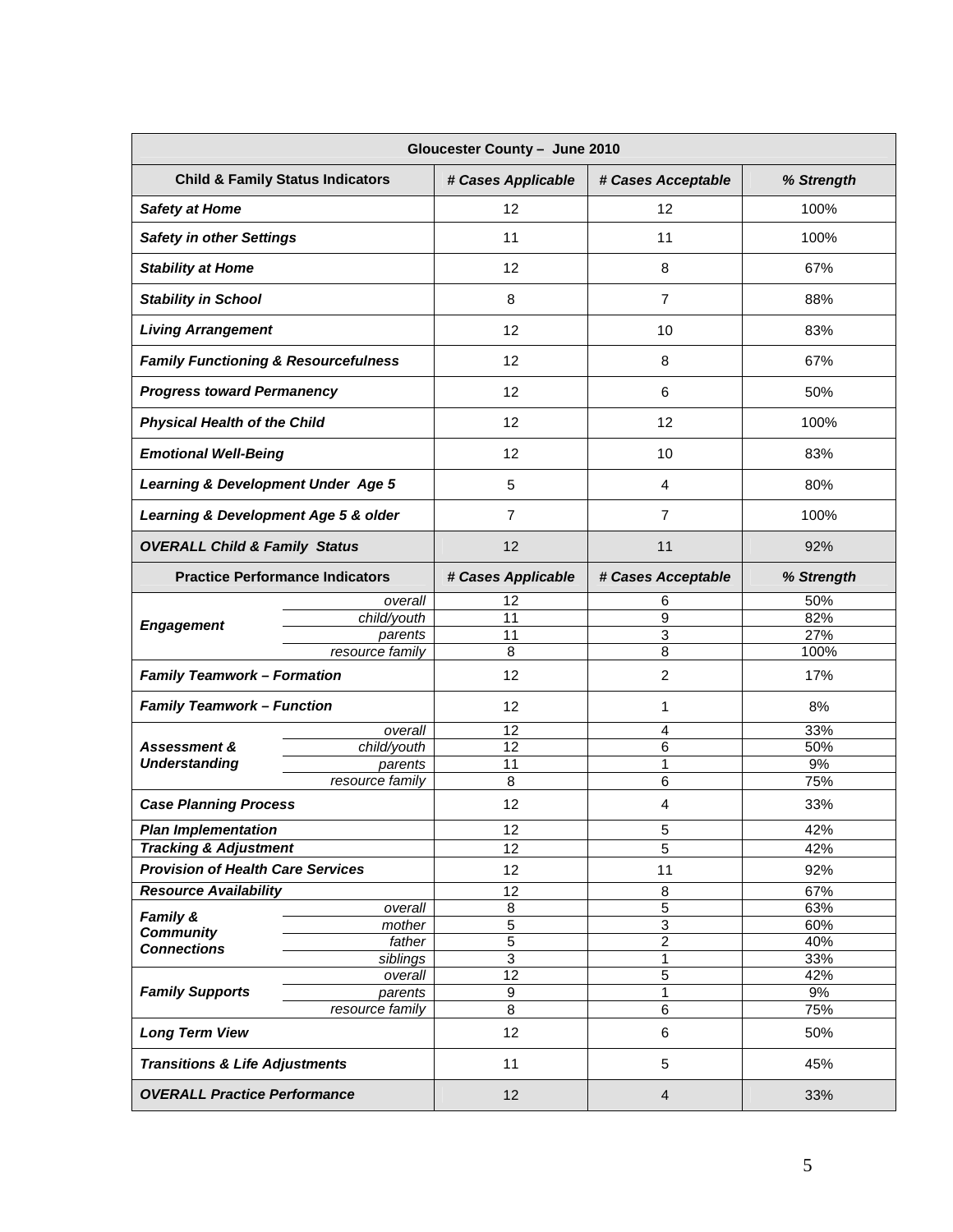| Hudson County - July 2010                       |                                        |                     |                     |             |
|-------------------------------------------------|----------------------------------------|---------------------|---------------------|-------------|
| <b>Child &amp; Family Status Indicators</b>     |                                        | # Cases Applicable  | # Cases Acceptable  | % Strength  |
| <b>Safety at Home</b>                           |                                        | 10                  | 10                  | 100%        |
| <b>Safety in other Settings</b>                 |                                        | 10                  | 10                  | 100%        |
| <b>Stability at Home</b>                        |                                        | 10                  | 8                   | 80%         |
| <b>Stability in School</b>                      |                                        | $\overline{7}$      | 6                   | 86%         |
| <b>Living Arrangement</b>                       |                                        | 10                  | 10                  | 100%        |
| <b>Family Functioning &amp; Resourcefulness</b> |                                        | 9                   | 8                   | 89%         |
| <b>Prospects for Permanency</b>                 |                                        | 10                  | 7                   | 70%         |
| <b>Physical Health of the Child</b>             |                                        | 10                  | 10                  | 100%        |
| <b>Emotional Well-Being</b>                     |                                        | 10                  | 8                   | 80%         |
| <b>Learning &amp; Development Under Age 5</b>   |                                        | 3                   | 3                   | 100%        |
| Learning & Development Age 5 & older            |                                        | 7                   | 5                   | 71%         |
| <b>OVERALL Child &amp; Family Status</b>        |                                        | 10                  | 10                  | 100%        |
|                                                 | <b>Practice Performance Indicators</b> | # Cases Applicable  | # Cases Acceptable  | % Strength  |
|                                                 | overall                                | 10                  | 4                   | 40%         |
| <b>Engagement</b>                               | child/youth                            | 7                   | 3                   | 43%         |
|                                                 | parents<br>resource family             | $\overline{7}$<br>6 | $\overline{2}$<br>6 | 29%<br>100% |
| <b>Family Teamwork - Formation</b>              |                                        | 10                  | $\overline{c}$      | 20%         |
| <b>Family Teamwork - Function</b>               |                                        | 10                  | 0                   | 0%          |
|                                                 | overall                                | 10                  | 4                   | 40%         |
| <b>Assessment &amp;</b>                         | child/youth                            | 10                  | 7                   | 70%         |
| <b>Understanding</b>                            | parents                                | 7                   | 1                   | 14%         |
|                                                 | resource family                        | $\overline{7}$      | 4                   | 57%         |
| <b>Case Planning Process</b>                    |                                        | 10                  | 4                   | 40%         |
| <b>Plan Implementation</b>                      |                                        | 10                  | 5                   | 50%         |
| <b>Tracking &amp; Adjustment</b>                |                                        | 10                  | 6                   | 60%         |
| <b>Provision of Health Care Services</b>        |                                        | 10                  | 9                   | 90%         |
| <b>Resource Availability</b>                    |                                        | 10                  | 7                   | 70%         |
| <b>Family &amp;</b>                             | overall                                | 7                   | 4                   | 57%         |
| <b>Community</b>                                | mother                                 | 4                   | 3                   | 75%         |
| <b>Connections</b>                              | father                                 | 4<br>6              | $\overline{2}$<br>4 | 50%<br>67%  |
|                                                 | siblings<br>overall                    | 10                  | 6                   | 60%         |
| <b>Family Supports</b>                          | parents                                | 6                   | 1                   | 17%         |
|                                                 | resource family                        | $\overline{7}$      | $\overline{7}$      | 100%        |
| <b>Long Term View</b>                           |                                        | 10                  | 4                   | 40%         |
| <b>Transitions &amp; Life Adjustments</b>       |                                        | 8                   | 3                   | 38%         |
| <b>OVERALL Practice Performance</b>             |                                        | 10                  | $\overline{4}$      | 40%         |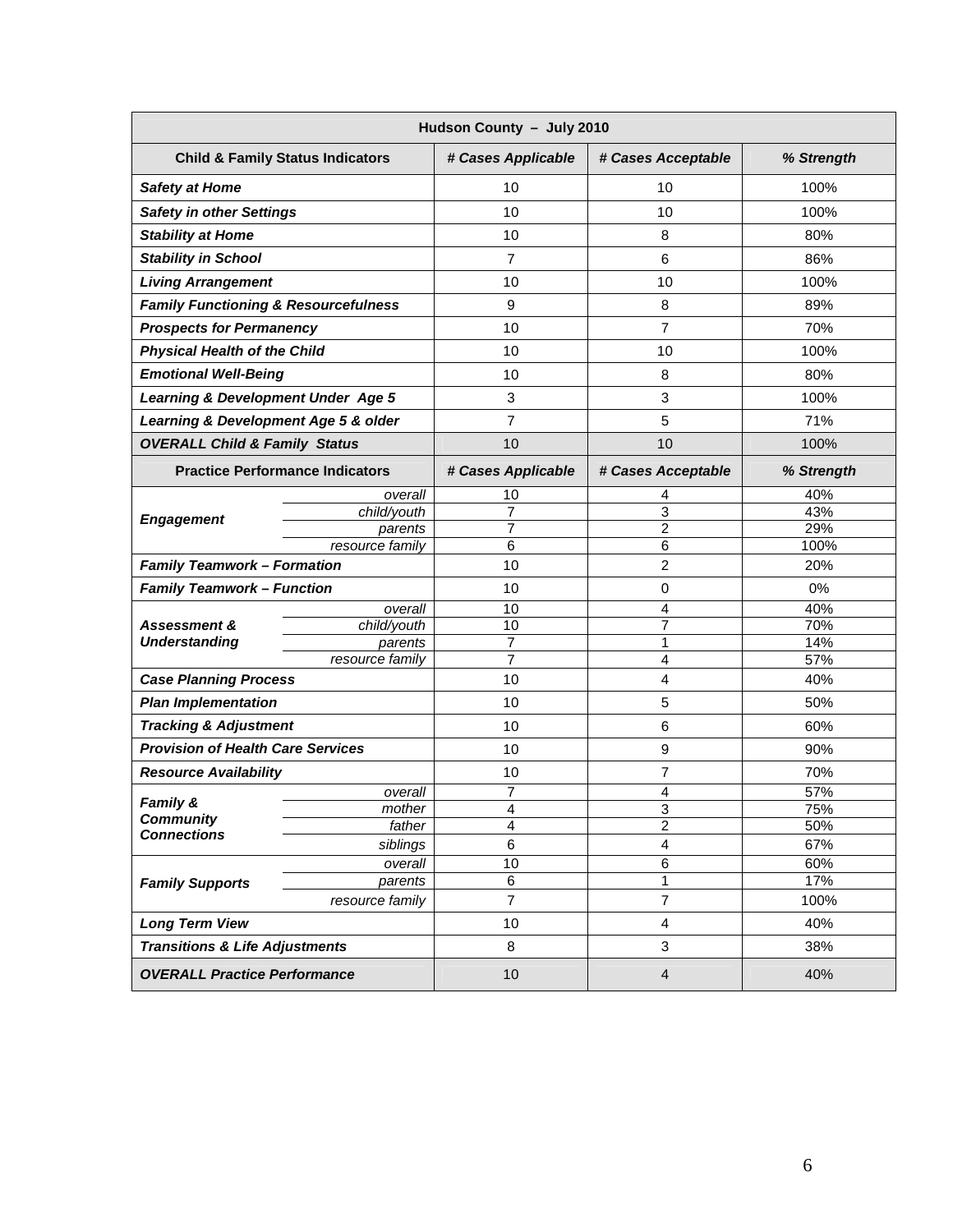| Monmouth North (initial pilot office) - March 2010        |                                             |                              |                                           |            |
|-----------------------------------------------------------|---------------------------------------------|------------------------------|-------------------------------------------|------------|
|                                                           | <b>Child &amp; Family Status Indicators</b> | # Cases<br><b>Applicable</b> | # Cases<br><b>Acceptable</b>              | % Strength |
| <b>Safety at Home</b>                                     |                                             | 12                           | 12                                        | 100%       |
| <b>Safety in other Settings</b>                           |                                             | 12                           | 12                                        | 100%       |
| <b>Stability at Home</b>                                  |                                             | 12                           | 11                                        | 92%        |
| <b>Stability in School</b>                                |                                             | 9                            | 6                                         | 67%        |
| <b>Living Arrangement</b>                                 |                                             | 12                           | 12                                        | 100%       |
| <b>Family Functioning &amp;</b><br><b>Resourcefulness</b> |                                             | 12                           | $\overline{7}$                            | 58%        |
| <b>Progress toward Permanency</b>                         |                                             | 12                           | 6                                         | 50%        |
| <b>Physical Health of the Child</b>                       |                                             | 12                           | 12                                        | 100%       |
| <b>Emotional Well-Being</b>                               |                                             | 12                           | 10                                        | 83%        |
| <b>Learning &amp; Development Under</b><br>Age 5          |                                             | 4                            | $\overline{4}$                            | 100%       |
| Learning & Development Age 5 &<br>older                   |                                             | 8                            | 8                                         | 100%       |
| <b>OVERALL Child &amp; Family Status</b>                  |                                             | 12                           | 12                                        | 100%       |
|                                                           | <b>Practice Performance Indicators</b>      | # Cases<br><b>Applicable</b> | # Cases<br><b>Acceptable</b>              | % Strength |
|                                                           | child/youth                                 | 8                            | 5                                         | 63%        |
| <b>Engagement</b>                                         | parents                                     | 11<br>8                      | $\overline{3}$<br>$\overline{\mathbf{4}}$ | 27%<br>50% |
| <b>Family Teamwork - Formation</b>                        | resource family                             | 12                           | 1                                         | 8%         |
| <b>Family Teamwork - Function</b>                         |                                             | 12                           | 1                                         | 8%         |
| <b>Assessment &amp;</b>                                   | child/youth                                 | $\overline{12}$              | 6                                         | 50%        |
| <b>Understandin</b>                                       | parents                                     | 11                           | 5                                         | 45%        |
| $\boldsymbol{g}$                                          | resource family                             | 8                            | $\overline{5}$                            | 63%        |
| <b>Case Planning Process</b>                              |                                             | 12                           | $\overline{2}$                            | 17%        |
| <b>Plan Implementation</b>                                |                                             | 12                           | 6                                         | 50%        |
| <b>Tracking &amp; Adjustment</b>                          |                                             | 12                           | 6                                         | 50%        |
| <b>Provision of Health Care Services</b>                  |                                             | 11                           | 11                                        | 100%       |
| <b>Resource Availability</b>                              |                                             | 12                           | 10                                        | 83%        |
| Family &                                                  | mother                                      | 10                           | $\overline{2}$                            | 20%        |
| <b>Community</b>                                          | father                                      | 4                            | $\overline{2}$                            | 50%        |
| <b>Connections</b>                                        | siblings                                    | 5                            | $\overline{2}$                            | 40%        |
| Family                                                    | parents                                     | 11                           | $\overline{5}$                            | 45%        |
| <b>Supports</b>                                           | resource family                             | 8                            | 8                                         | 100%       |
| <b>Long Term View</b>                                     |                                             | 12                           | $\overline{4}$                            | 33%        |
| <b>Transitions &amp; Life Adjustments</b>                 |                                             | 8                            | $\mathbf{3}$                              | 38%        |
| <b>OVERALL Practice Performance</b>                       |                                             | 12                           | $\overline{4}$                            | 33%        |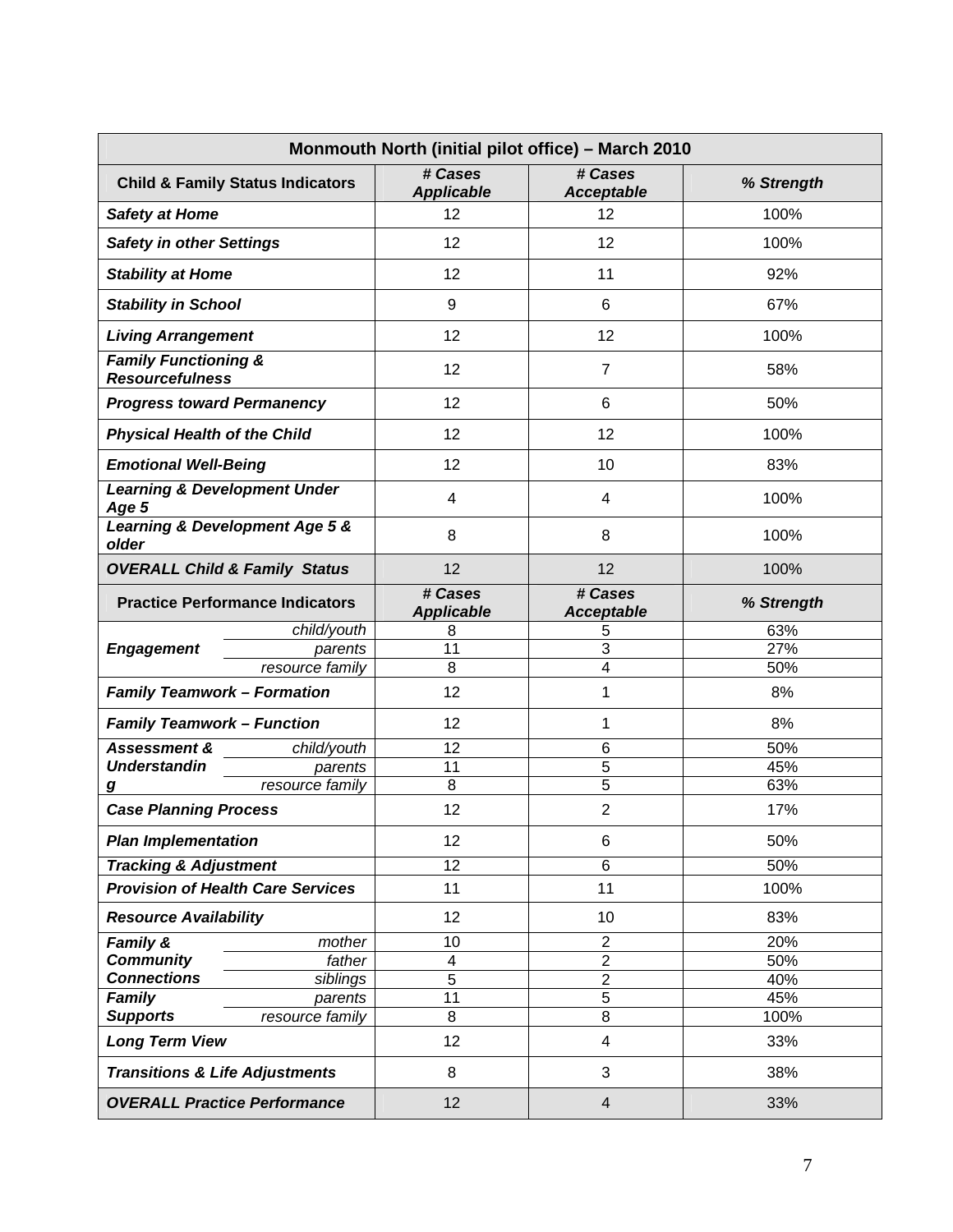| Ocean County - September 2010                   |                            |                    |                    |              |
|-------------------------------------------------|----------------------------|--------------------|--------------------|--------------|
| <b>Child &amp; Family Status Indicators</b>     |                            | # Cases Applicable | # Cases Acceptable | % Strength   |
| <b>Safety at Home</b>                           |                            | 10                 | 10                 | 100%         |
| <b>Safety in other Settings</b>                 |                            | 10                 | 10                 | 100%         |
| <b>Stability at Home</b>                        |                            | 10                 | 8                  | 80%          |
| <b>Stability in School</b>                      |                            | 9                  | 9                  | 100%         |
| <b>Living Arrangement</b>                       |                            | 10                 | 10                 | 100%         |
| <b>Family Functioning &amp; Resourcefulness</b> |                            | 10                 | 6                  | 60%          |
| <b>Prospects for Permanency</b>                 |                            | 10                 | 9                  | 90%          |
| <b>Physical Health of the Child</b>             |                            | 10                 | 10                 | 100%         |
| <b>Emotional Well-Being</b>                     |                            | 10                 | 10                 | 100%         |
| <b>Learning &amp; Development Under Age 5</b>   |                            | 5                  | 5                  | 100%         |
| Learning & Development Age 5 & older            |                            | 5                  | 5                  | 100%         |
| <b>OVERALL Child &amp; Family Status</b>        |                            | 10                 | 10                 | 100%         |
| <b>Practice Performance Indicators</b>          |                            | # Cases Applicable | # Cases Acceptable | % Strength   |
|                                                 | overall                    | 10                 | 6                  | 60%          |
| <b>Engagement</b>                               | child/youth                | 9                  | $\overline{7}$     | 78%          |
|                                                 | parents<br>resource family | 8<br>7             | 1<br>4             | 13%<br>57%   |
| <b>Family Teamwork - Formation</b>              |                            | 10                 | 1                  | 10%          |
| <b>Family Teamwork - Function</b>               |                            | 10                 | 1                  | 10%          |
|                                                 | overall                    | 10                 | 7                  | 70%          |
| <b>Assessment &amp;</b>                         | child/youth                | 10                 | 10                 | 100%         |
| <b>Understanding</b>                            | parents                    | 8                  | 1                  | 13%          |
|                                                 | resource family            | $\overline{7}$     | 6                  | 86%          |
| <b>Case Planning Process</b>                    |                            | 10                 | 5                  | 50%          |
| <b>Plan Implementation</b>                      |                            | 10                 | 6                  | 60%          |
| <b>Tracking &amp; Adjustment</b>                |                            | 10                 | 6                  | 60%          |
| <b>Provision of Health Care Services</b>        |                            | 10                 | 10                 | 100%         |
| <b>Resource Availability</b>                    |                            | 10                 | $\overline{7}$     | 70%          |
| <b>Family &amp;</b>                             | overall                    | 4                  | $\overline{c}$     | 50%          |
| <b>Community</b>                                | mother                     | 3                  | 2                  | 67%          |
| <b>Connections</b>                              | father<br>siblings         | 2<br>1             | 1<br>0             | 50%<br>$0\%$ |
|                                                 | overall                    | 10                 | 9                  | 90%          |
| <b>Family Supports</b>                          | parents                    | 8                  | 5                  | 63%          |
|                                                 | resource family            | $\overline{7}$     | $\overline{7}$     | 100%         |
| <b>Long Term View</b>                           |                            | 10                 | 9                  | 90%          |
| <b>Transitions &amp; Life Adjustments</b>       |                            | $\overline{7}$     | 6                  | 86%          |
| <b>OVERALL Practice Performance</b>             |                            | 10                 | $\overline{7}$     | 70%          |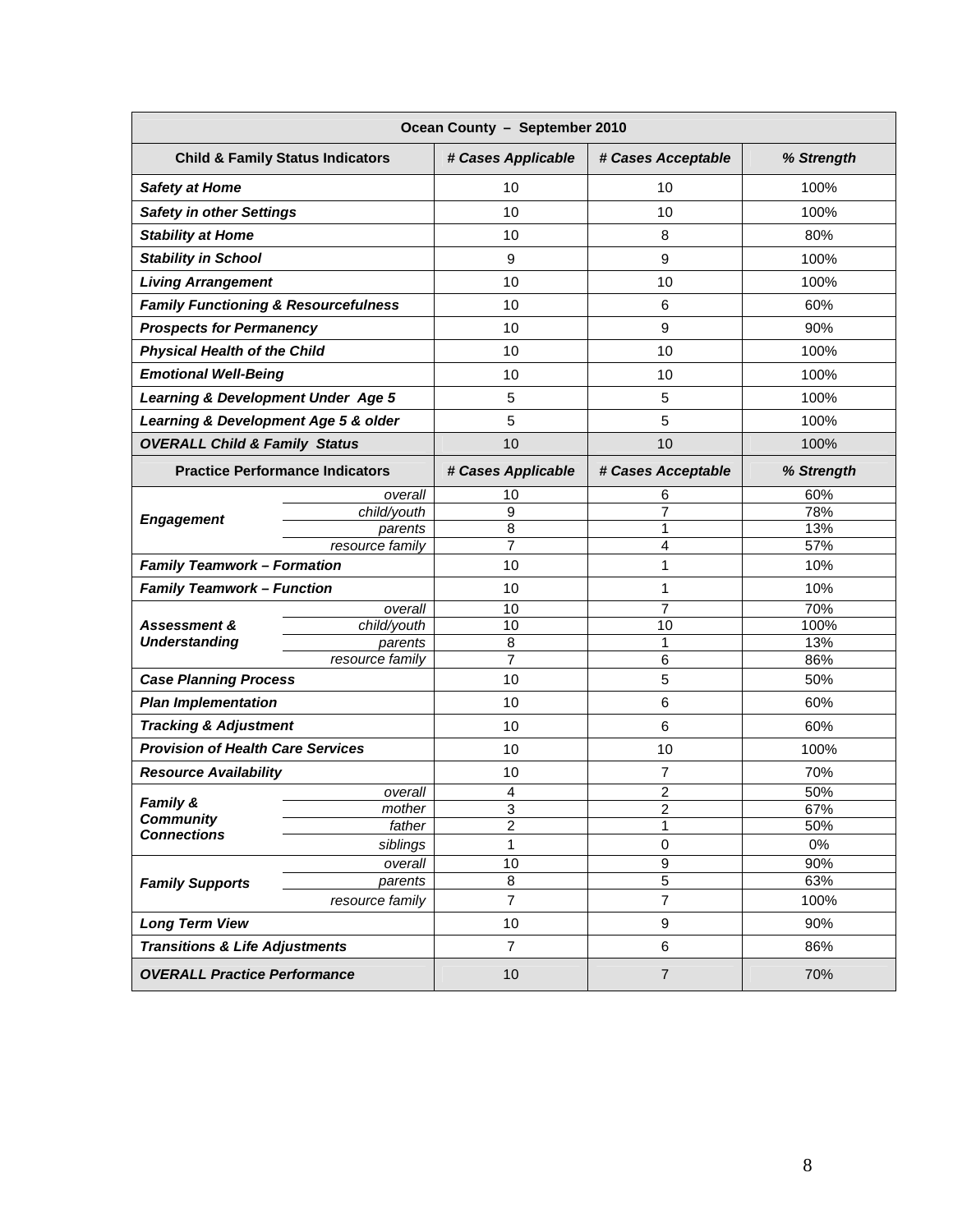| Passaic County - November 2010                  |                                             |                     |                    |            |
|-------------------------------------------------|---------------------------------------------|---------------------|--------------------|------------|
|                                                 | <b>Child &amp; Family Status Indicators</b> | # Cases Applicable  | # Cases Acceptable | % Strength |
| <b>Safety at Home</b>                           |                                             | 10                  | 10                 | 100%       |
| <b>Safety in other Settings</b>                 |                                             | 10                  | 10                 | 100%       |
| <b>Stability at Home</b>                        |                                             | 10                  | 8                  | 80%        |
| <b>Stability in School</b>                      |                                             | 9                   | 8                  | 89%        |
| <b>Living Arrangement</b>                       |                                             | 10                  | 10                 | 100%       |
| <b>Family Functioning &amp; Resourcefulness</b> |                                             | 9                   | $\overline{7}$     | 78%        |
| <b>Prospects for Permanency</b>                 |                                             | 10                  | 10                 | 100%       |
| <b>Physical Health of the Child</b>             |                                             | 10                  | 10                 | 100%       |
| <b>Emotional Well-Being</b>                     |                                             | 10                  | 9                  | 90%        |
| <b>Learning &amp; Development Under Age 5</b>   |                                             | 3                   | 3                  | 100%       |
| Learning & Development Age 5 & older            |                                             | 7                   | 6                  | 86%        |
| <b>OVERALL Child &amp; Family Status</b>        |                                             | 10                  | 10                 | 100%       |
|                                                 | <b>Practice Performance Indicators</b>      | # Cases Applicable  | # Cases Acceptable | % Strength |
|                                                 | overall                                     | 10                  | 9                  | 90%        |
| <b>Engagement</b>                               | child/youth                                 | $\overline{7}$      | $\overline{6}$     | 86%        |
|                                                 | parents<br>resource family                  | $\overline{7}$<br>7 | 5<br>6             | 71%<br>86% |
| <b>Family Teamwork - Formation</b>              |                                             | 10                  | 6                  | 60%        |
| <b>Family Teamwork - Function</b>               |                                             | 10                  | 3                  | 30%        |
|                                                 | overall                                     | 10                  | 8                  | 80%        |
| <b>Assessment &amp;</b>                         | child/youth                                 | 10                  | $\overline{8}$     | 80%        |
| <b>Understanding</b>                            | parents                                     | 7                   | $\overline{5}$     | 71%        |
|                                                 | resource family                             | $\overline{7}$      | $\overline{7}$     | 100%       |
| <b>Case Planning Process</b>                    |                                             | 10                  | 8                  | 80%        |
| <b>Plan Implementation</b>                      |                                             | 10                  | 8                  | 80%        |
| <b>Tracking &amp; Adjustment</b>                |                                             | 10                  | 8                  | 80%        |
| <b>Provision of Health Care Services</b>        |                                             | 10                  | 10                 | 100%       |
| <b>Resource Availability</b>                    |                                             | 10                  | 8                  | 80%        |
| <b>Family &amp;</b>                             | overall                                     | 8                   | 8                  | 100%       |
| <b>Community</b>                                | mother                                      | 4                   | 4                  | 100%       |
| <b>Connections</b>                              | father                                      | 6                   | $\overline{5}$     | 83%        |
|                                                 | siblings                                    | 5                   | 5                  | 100%       |
| <b>Family Supports</b>                          | overall<br>parents                          | 9<br>7              | 8<br>5             | 89%<br>71% |
|                                                 | resource family                             | $\overline{7}$      | $\overline{7}$     | 100%       |
| <b>Long Term View</b>                           |                                             | 10                  | $\bf 8$            | 80%        |
| <b>Transitions &amp; Life Adjustments</b>       |                                             | $\overline{7}$      | $\overline{7}$     | 100%       |
| <b>OVERALL Practice Performance</b>             |                                             | 10                  | $\boldsymbol{9}$   | 90%        |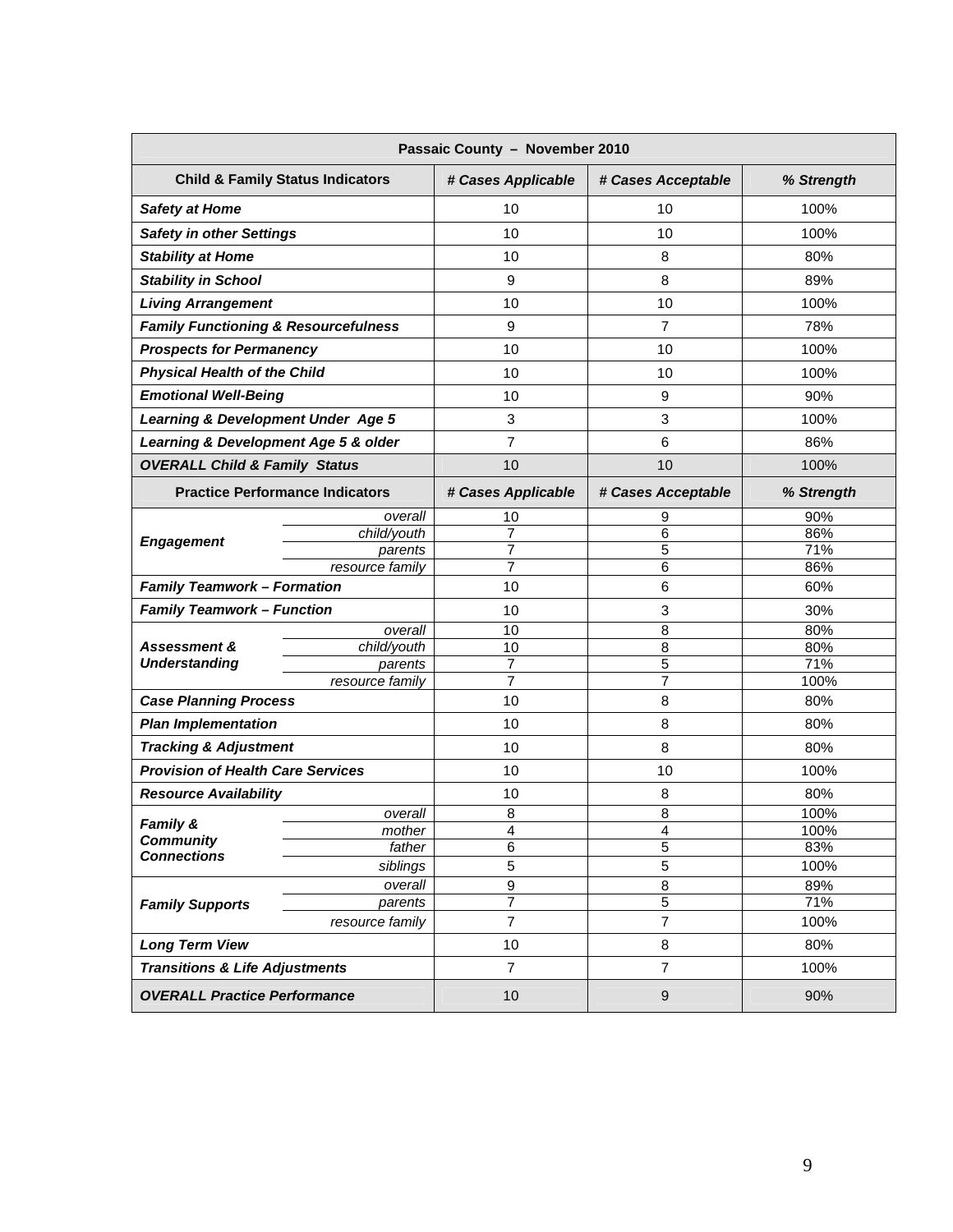### ATTACHMENT 3

|                                                               | Key Demographics Statewide 2010 (95 total cases: 65 out-of-home and 30 in-home)<br>Note: The demographic information below does not include the 28 Investigation Only cases. |                                                                                                                                                                                                                                                                                                                                                                                                                                                                                                                                                                                                                                                   |                                                                                                                                                                                                                                                                                                                                                                                                                                                                                                                                                                                                                                                          |  |  |  |
|---------------------------------------------------------------|------------------------------------------------------------------------------------------------------------------------------------------------------------------------------|---------------------------------------------------------------------------------------------------------------------------------------------------------------------------------------------------------------------------------------------------------------------------------------------------------------------------------------------------------------------------------------------------------------------------------------------------------------------------------------------------------------------------------------------------------------------------------------------------------------------------------------------------|----------------------------------------------------------------------------------------------------------------------------------------------------------------------------------------------------------------------------------------------------------------------------------------------------------------------------------------------------------------------------------------------------------------------------------------------------------------------------------------------------------------------------------------------------------------------------------------------------------------------------------------------------------|--|--|--|
|                                                               | <b>Child Gender:</b><br>Male: 43<br>Female: 52                                                                                                                               | <b>Child Age:</b><br>0-4 years: 30<br>$\bullet$<br>5-9 years: 28<br>$\bullet$<br>10-13 years: 13<br>$\bullet$<br>14+ years: 24<br>$\bullet$                                                                                                                                                                                                                                                                                                                                                                                                                                                                                                       | <b>Child Race:</b><br>White/Caucasian: 49<br>$\bullet$<br>Black/African American: 37<br>$\bullet$<br>Native Hawaiian/Pacific Islander: 0<br>$\bullet$<br>American Indian/Alaskan Native: 0<br>$\bullet$<br>Asian: 2<br>$\bullet$<br>Unable to Determine: 1<br>$\bullet$<br>Unknown: 2<br>$\bullet$<br>Other: 2<br>$\bullet$<br><b>Ethnicity:</b><br>Hispanic/Latino: 22<br>$\bullet$                                                                                                                                                                                                                                                                     |  |  |  |
| $\bullet$<br>$\bullet$<br>$\bullet$<br>$\bullet$<br>$\bullet$ | <b>Time Case Open:</b><br>0-3 months: 2<br>4-6 months: 10<br>7-9 months: 10<br>10-12 months: 5<br>13-18 months: 16<br>19-36 months: 25<br>37+ months: 25                     | Reason Case Open - Child:<br>Unknown: 0<br>$\bullet$<br><b>Adoption Disruption: 1</b><br>$\bullet$<br>Physical Abuse: 20<br>$\bullet$<br>Sexual Abuse: 6<br>$\bullet$<br>Neglect: 50<br>$\bullet$<br>Behavioral Health Issues: 8<br>$\bullet$<br>Voluntary Placement: 0<br>$\bullet$<br><b>Family Preservation Services: 1</b><br>$\bullet$<br>Other: 5<br>$\bullet$                                                                                                                                                                                                                                                                              | <b>Reason Case Open-Family:</b><br>Failure to protect: 9<br>$\bullet$<br>Absent Parent: 8<br>$\bullet$<br>Substance Abuse: 49<br>$\bullet$<br>Domestic Violence: 17<br>$\bullet$<br>Neglect: 35<br>$\bullet$<br>Delinquency: 2<br>$\bullet$<br>Other: 17<br>$\bullet$                                                                                                                                                                                                                                                                                                                                                                                    |  |  |  |
|                                                               |                                                                                                                                                                              | <b>Co-occurring Disorders - child</b><br><b>None: 36</b><br>$\bullet$<br>Substance Abuse/Addiction: 1<br>$\bullet$<br>Chronic Health Condition: 0<br>$\bullet$<br>Significant Behavioral Problems: 15<br>$\bullet$<br>Sensory Problem Vision: 2<br>$\bullet$<br>Sensory Problem Hearing: 1<br>$\bullet$<br>Developmental Delay: 7<br>$\bullet$<br>Neurological Impairment/TBI: 2<br>$\bullet$<br>Seizure: 1<br>$\bullet$<br>Autism & Spectrum Disability: 2<br>$\bullet$<br>Mental Illness: 4<br>$\bullet$<br>Orthopedic Impairment: 0<br>$\bullet$<br>Specific Learning Disability: 5<br>$\bullet$<br>Trauma Victim: 5<br>$\bullet$<br>Other: 10 | <b>Co-occurring Disorders: parent</b><br>None: 17<br>$\bullet$<br>Substance Abuse/Addiction: 49<br>$\bullet$<br>Chronic Health Condition: 6<br>$\bullet$<br>Significant Behavioral Problems: 2<br>$\bullet$<br>Sensory Problem Vision: 0<br>$\bullet$<br>Sensory Problem Hearing: 0<br>$\bullet$<br>Developmental Delay: 2<br>$\bullet$<br>Neurological Impairment/TBI: 1<br>$\bullet$<br>Seizure: 0<br>$\bullet$<br>Autism & Spectrum Disability: 0<br>$\bullet$<br>Mental Illness: 27<br>$\bullet$<br>Orthopedic Impairment: 0<br>$\bullet$<br>Specific Learning Disability: 2<br>$\bullet$<br>Trauma Victim: 5<br>$\bullet$<br>Other: 14<br>$\bullet$ |  |  |  |